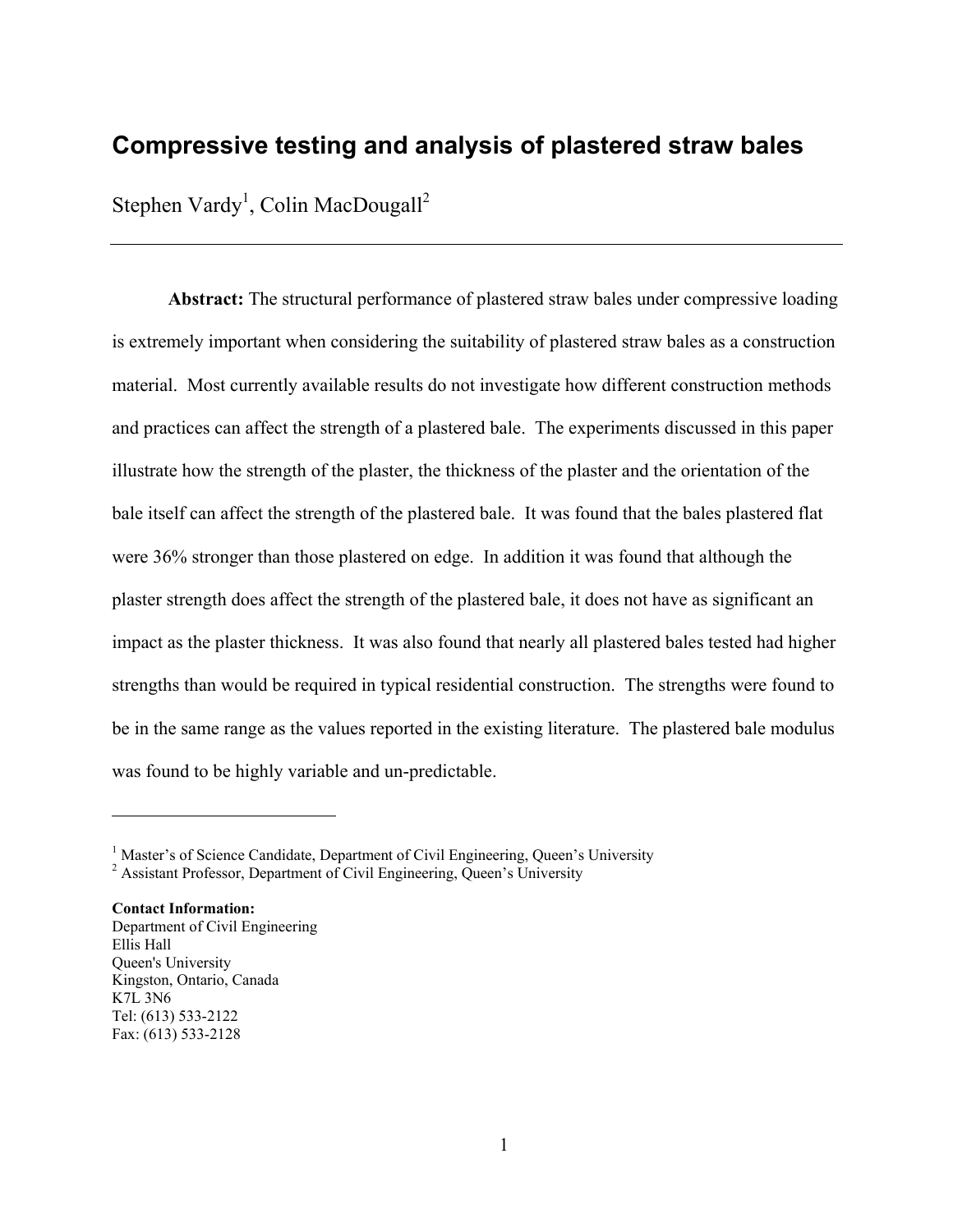# **Introduction**

The use of plastered straw bales as a residential construction building material has recently been gaining popularity in North American and throughout the world (Lerner et al. 2000). One of the main reasons for this is an increasing awareness of the negative impacts that logging has on our environment, and a recognition that there is enough straw produced in North America to meet all residential building needs (Magwood and Mack 2000). Furthermore, because straw is an agricultural bi-product, it is considered waste and burning is often chosen as the easiest disposal method. These issues, coupled with the excellent insulation properties of straw bales, makes straw bale construction an environmentally friendly option to typical residential construction. Figure 1 shows a simplified detail of a typical wall. The bales are stacked up like building blocks to form the exterior walls of the structure. The straw is then compressed with a wooden box beam, and plaster or stucco is applied to both sides of the wall. In some cases, a wire mesh is attached to the straw before the plaster is applied (Magwood and Walker 2001). Not only do the straw bales provide excellent insulation, but they also act to laterally support the plaster skins and tie the plaster skins together, allowing the wall to act as a composite sandwich panel.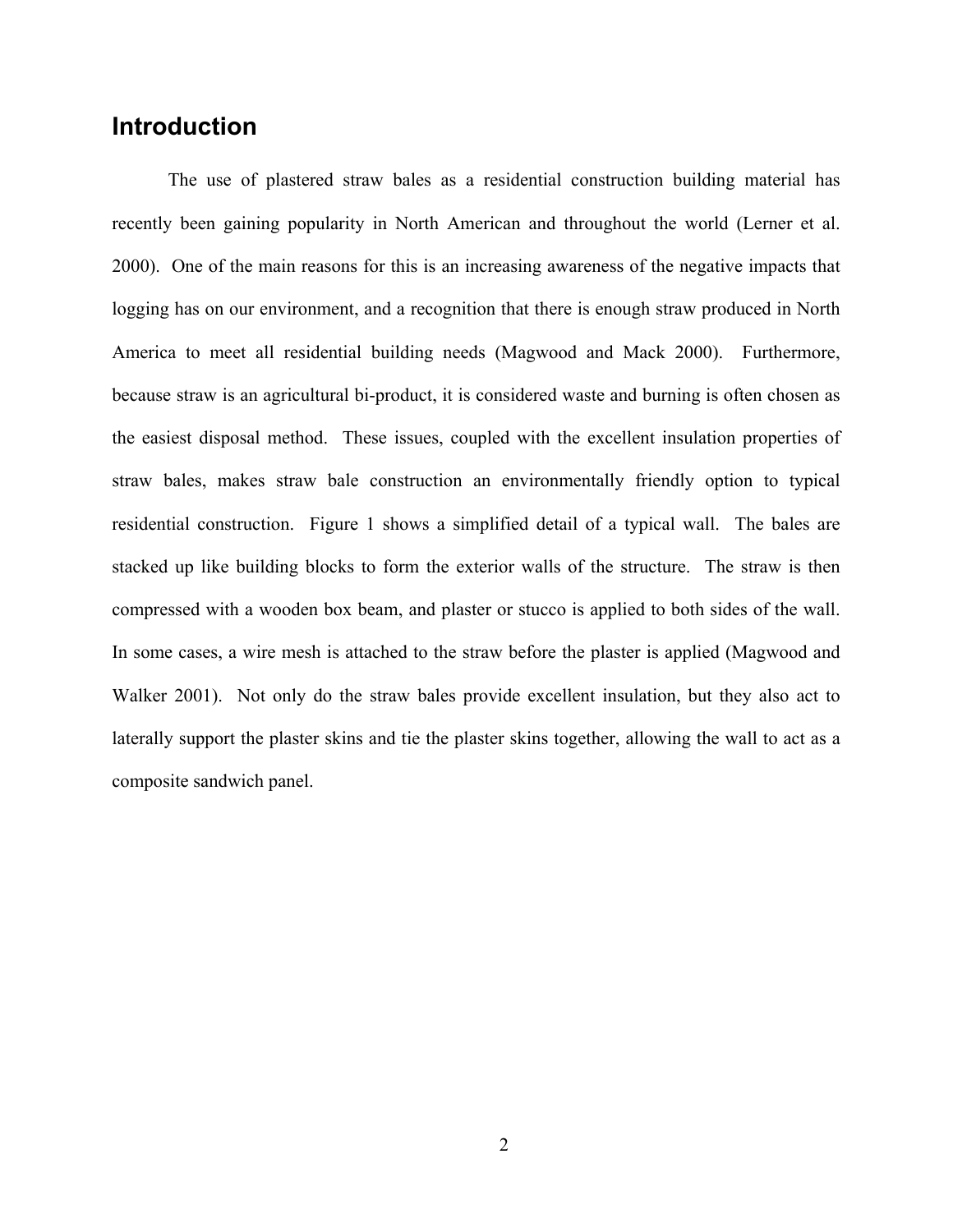

**Figure 1: Simplified typical wall details.** 

Plastered straw bale walls have been around for at least a century (Magwood and Mack 2000), but are gaining new interest due to increased environmental awareness. Unfortunately, there are a number of issues facing the use of straw bales as a construction material. Fire resistance, moisture penetration and resulting rotting, insects and other pests, and questions regarding the structural performance of the walls are all issues that make it difficult to obtain permits to build a straw bale structure. Many of these issues have previously been addressed through various research projects and it has been found that straw bale walls perform as well as, and often better than, a typical stud framed wall. Despite this, a lack of knowledge of more specific structural properties of straw walls has significantly deterred the positive impact that straw bale construction could have on the construction industry. Because of this, many straw bale structures are built with wood framing, where the straw bales essentially only act as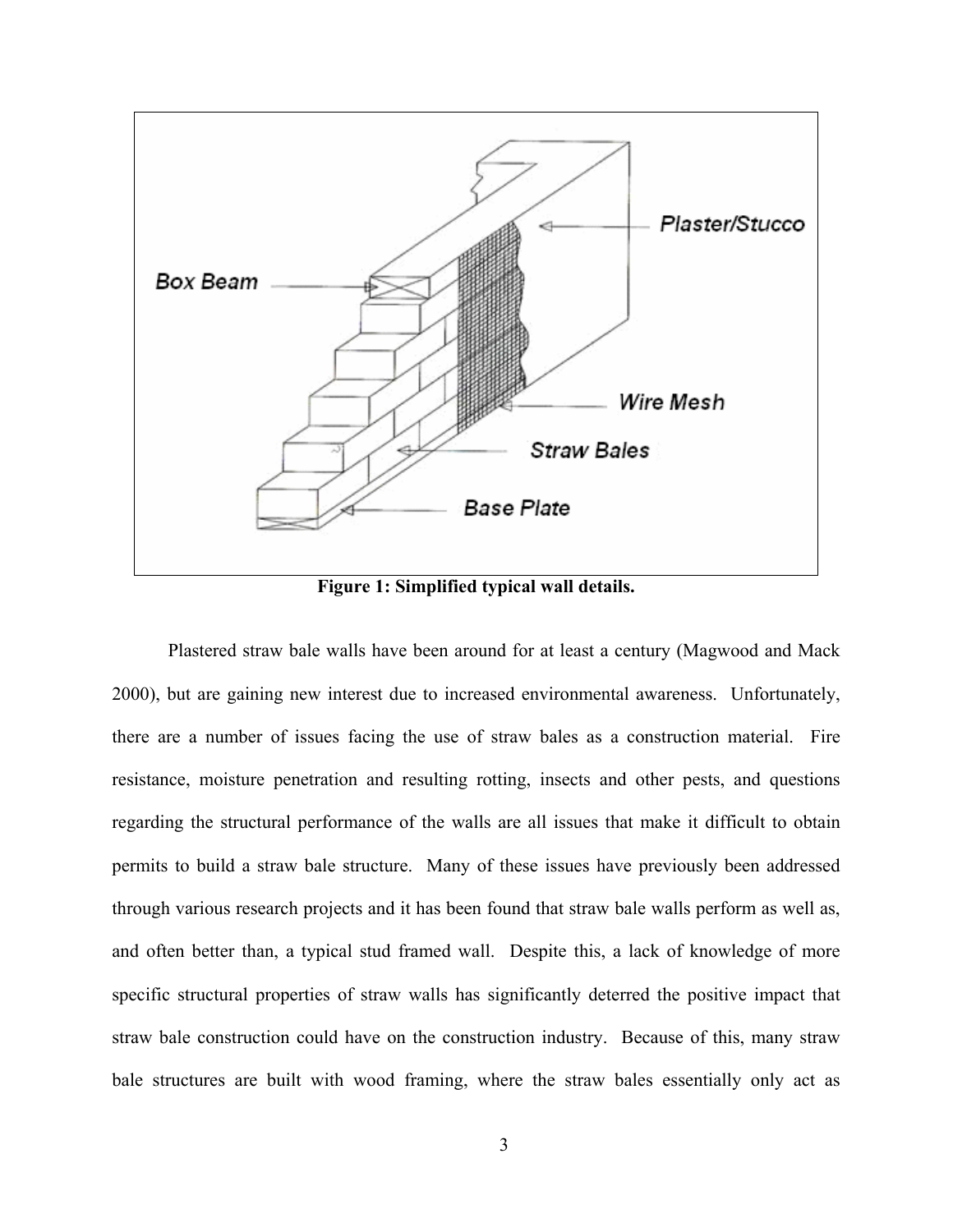insulation.

There are currently no standards for testing related to straw bale construction. This creates a lack of consistency in test methods, and a wide range of reported test results. Few of the results have been published in peer reviewed journals. Furthermore, because of the limited data available it is difficult to assess the effect of changes in wall designs (bale orientation, etc.) on the structural performance of plastered straw bale walls.

Dreger (2002), Platts (1996), Grandsaert (1999), Carrick and Glassford (1998), and Faine and Zhang (2002) tested plastered straw bale walls in compression. There is little consistency noted in key parameters such as wall dimensions and plaster mix among these experiments, leading to highly variable results. The results obtained for ultimate compressive strength on plastered bale walls varied significantly from 28 kN/m to 90 kN/m for various tests conducted using a wide range of wall dimensions, plaster proportions and thicknesses, reinforcement schemes and bale types and sizes. Generally, the wall dimensions, plaster proportions, bale type and bale size are all reported, but the plaster thickness and the plaster strength are often omitted from the results. Bou-Ali (1993) tested un-plastered three-string bales and bale walls, however the results may not be applicable to the many projects that utilize the smaller two-string bales (Magwood and Mack 2000).

Typical straw-bale construction has the bales laid flat, but builders of straw bale homes are now experimenting with stacking the bales on edge as shown in Figure 2. This design decreases the number of bales required and the thickness of the wall, resulting in more interior space. In addition, the width of the box beam is also reduced resulting in a more efficient use of lumber in the construction.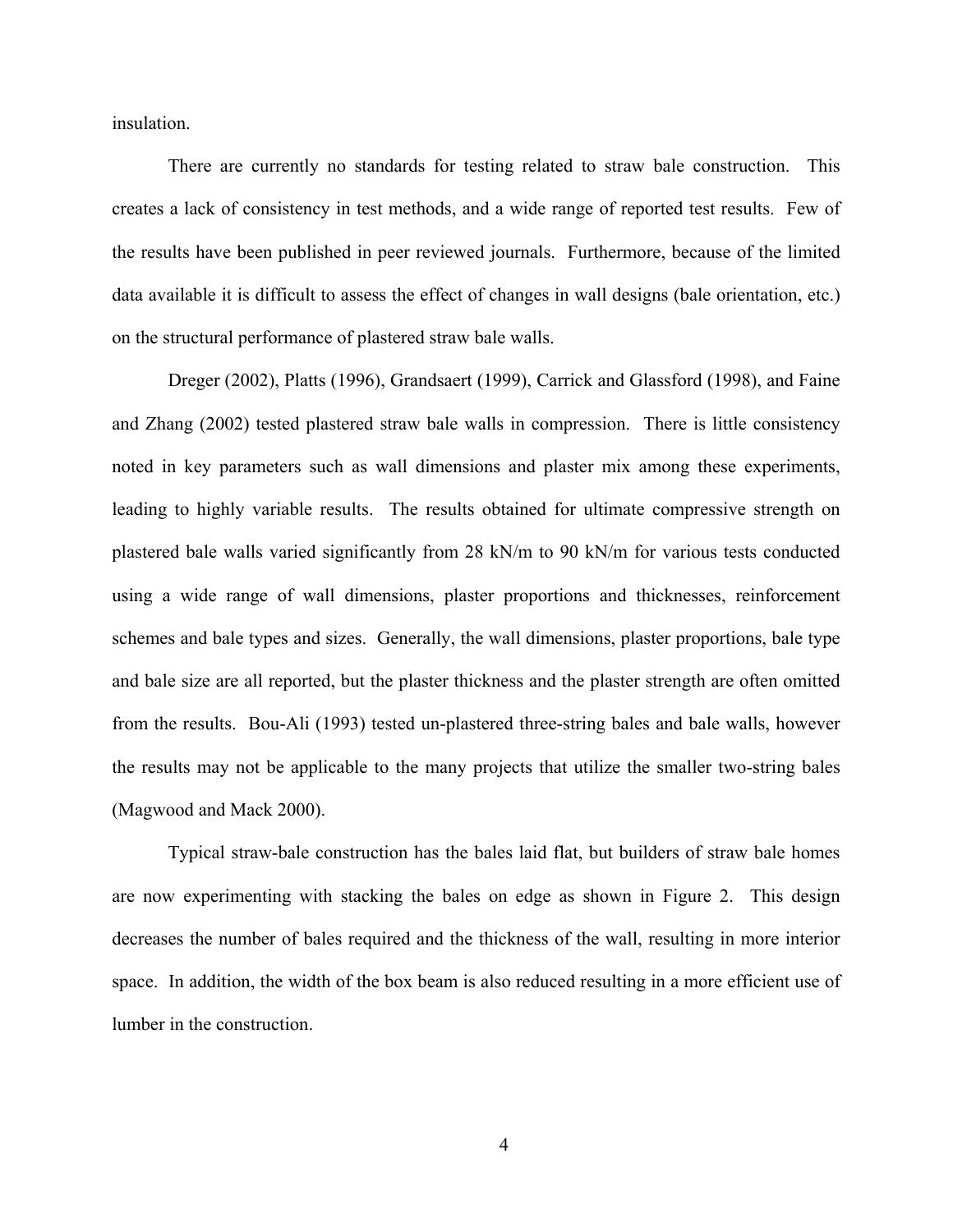

**Figure 2: Bales laid flat and on edge.**

The objective of this paper is to investigate the effect of bale orientation on the strength and stiffness of plastered straw bales. Single straw bales, both flat and on edge, were plastered on each side and tested in compression. In addition, the effect of the thickness and strength of the plaster on the strength and elastic modulus of both flat and on-edge plastered bales will be examined. To reduce variability in the test results and to facilitate a meaningful comparison between the data, the design of a test jig for producing consistent straw bale samples for testing is also described.

The results of these tests on individual plastered bales will provide information regarding the general trends that will occur not only for the individual plastered bales, but also for full scale walls. Currently, there is no consensus on the relationship between the strength of an individual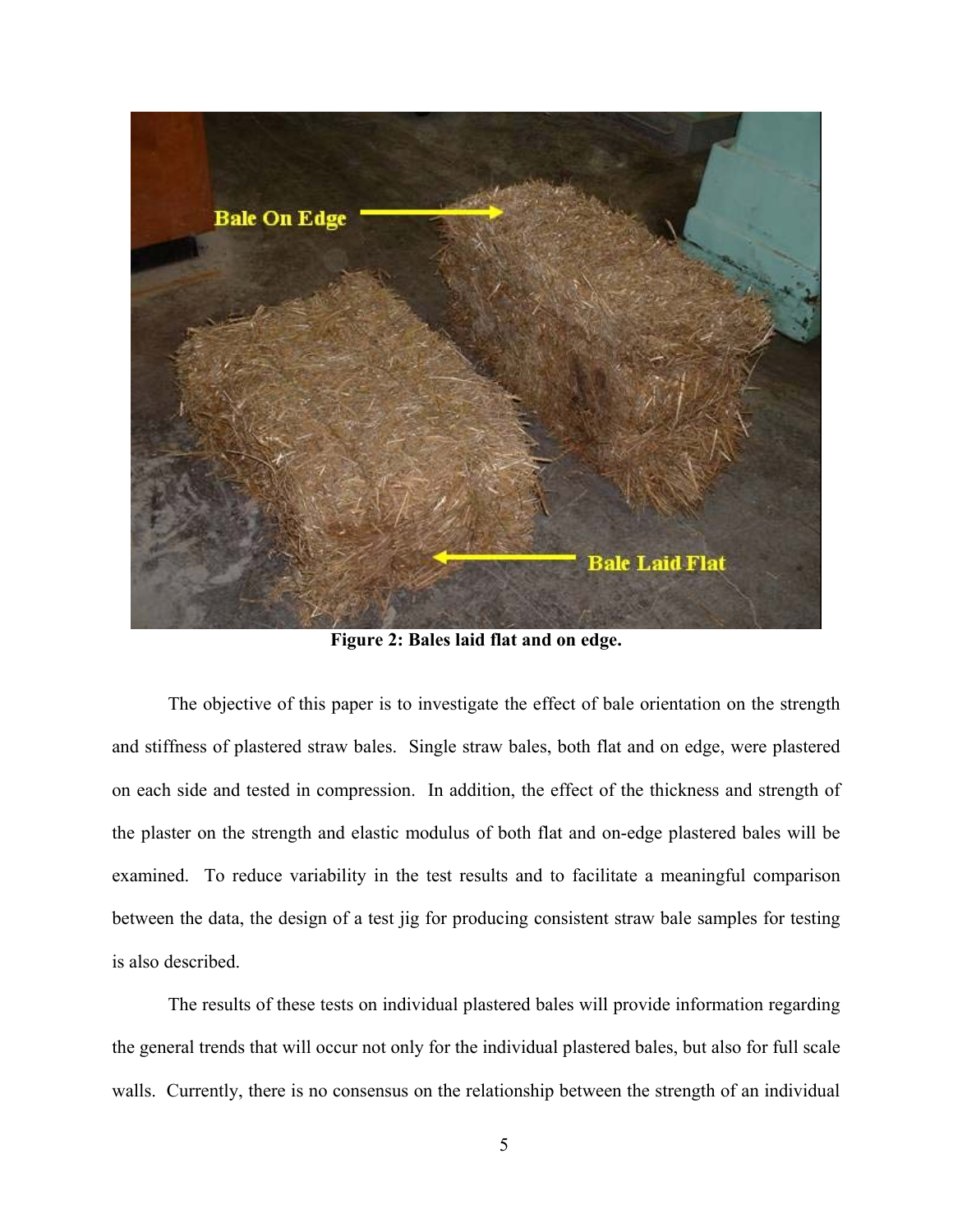plastered straw bale and the strength of a full-scale plastered straw bale wall. Clearly there are additional failure modes such as buckling that can affect the strength of the wall. However, testing of full-scale walls is expensive and time consuming. Tests on individual plastered straw bales permit a number of parameters to be investigated, so that the most critical ones can be identified. The data obtained in this study will provide a basis for future work focused on largerscale experiments and creating an analytical model to predict the compressive strength of plastered straw bale walls.

## **Experimental Procedure**

### *Bale Preparation*

The straw bales used in the experiments were two-string wheat bales. They were obtained from a local farmer where they had been stored in a barn and were dry when purchased. The bales varied in mass and dimensions but were all approximately 12 kg with dimensions of 350 mm in height, 500 mm in width and 800 mm in length. This corresponds to a density of approximately 85 kg/m<sup>3</sup> which is consistent with values presented in the literature (Watts et al. 1995). Prior to testing, the bales were stored indoors in a room-temperature environment with a constant humidity. The bales were less than a year old when tested and, except where specifically noted, they were dry and in good condition at that time.

In order to produce specimens that had a consistent plaster thickness and reliable dimensions the wooden jig shown in Figure 3 was designed. The jig was placed over the bales and nuts were tightened to compress the bale to the required bale height as shown in Figure 3(a). Once the bale was compressed, the jig was used as a guide to trim the sides of the bale to exact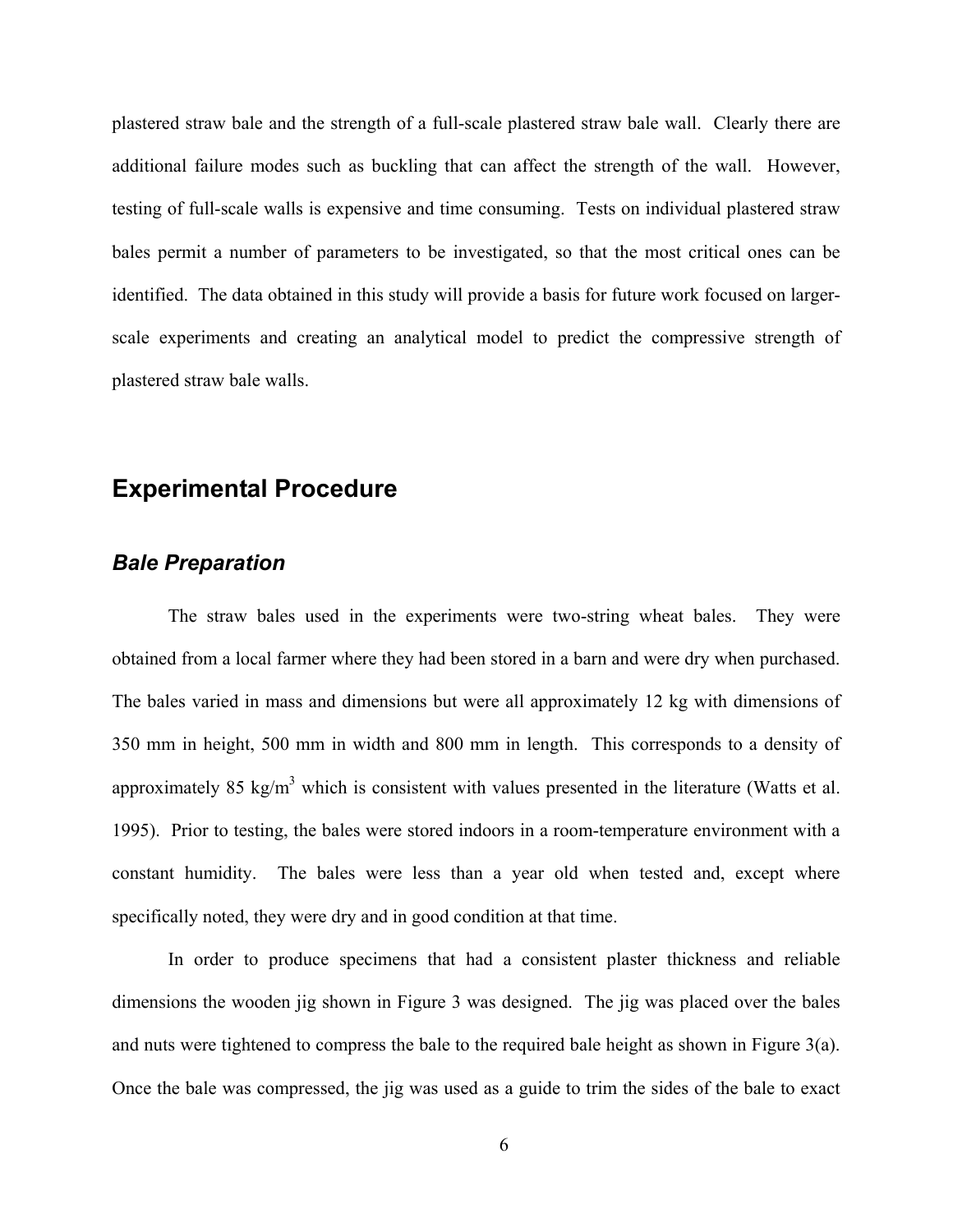dimensions as shown in Figure 3(b). Plastic formwork, termed "edging" in the remainder of the paper, was attached to the jig, as shown in Figure 3(c). Note the edging is attached to each side of the jig, although only one side is shown in Figure 3(c). The edging has a length of 600 mm, a height of 330 mm, and a depth of 12.7 mm, 25.4 mm, or 38.1 mm. The edging ensures that the plaster skins on the sides of each plastered bale have consistent dimensions.



(a) Bale compressed in jig. (b) Trimming bale in jig. (c) Trimmed bale with





edging.

#### **Figure 3: Bale preparation.**

Once the bales and formwork were prepared, each bale was plastered completely on one side, then covered with moist burlap and allowed to cure for 12-24 hours. The bales were then plastered on the second side. The plastering was done by pouring wet plaster into the edging, ensuring the forms were completely filled, then using a trowel to ensure a flat outer surface. The plastered bales were again covered with burlap and allowed to cure for 12-24 hours. Finally, the plastered bales were stood on end, covered with moist burlap, and allowed to cure for an additional three days before being removed from the jigs. This curing scheme was chosen to simulate typical straw bale construction during which the plaster skins are cured using moisture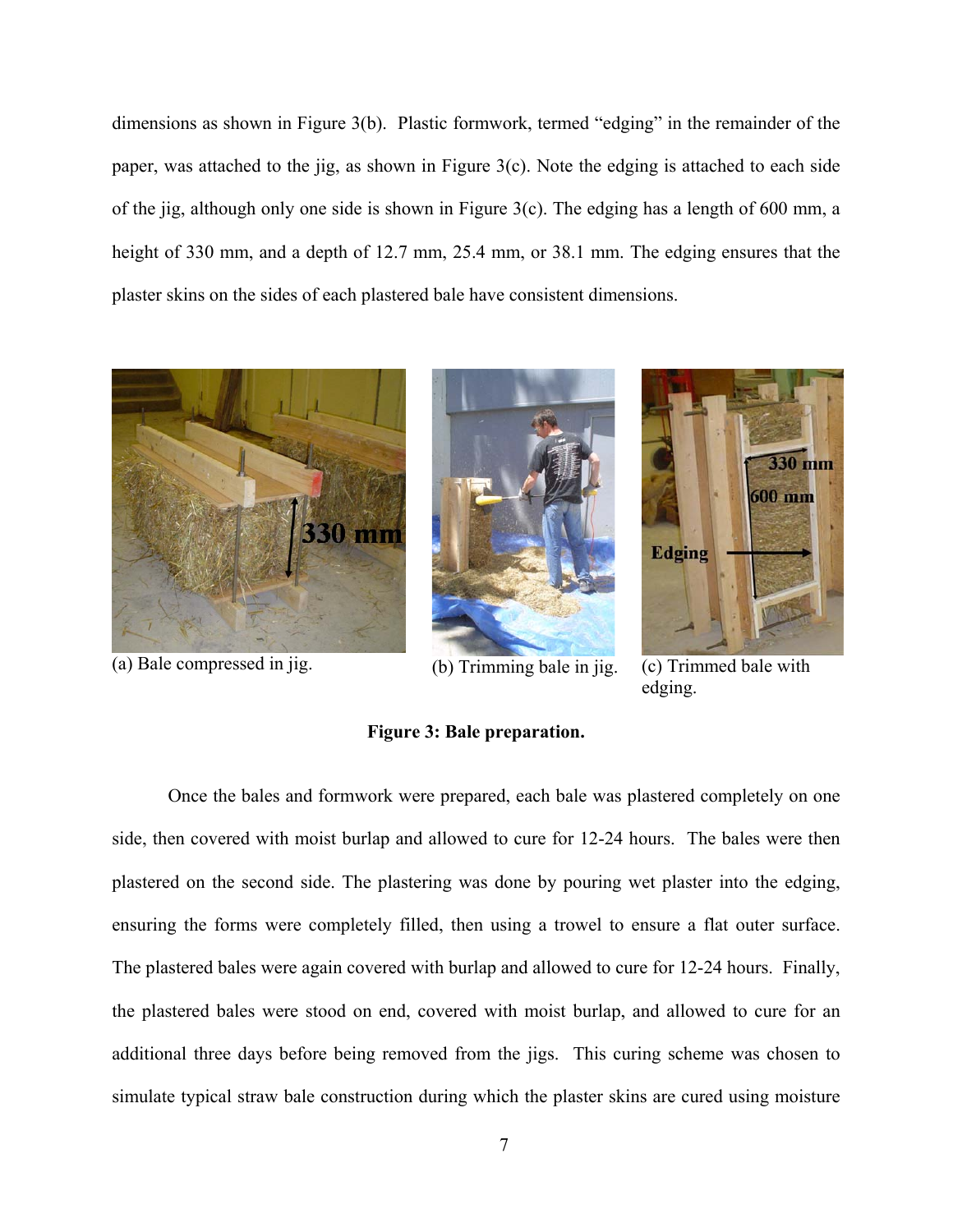for only a short period of time (Magwood and Mack 2000). The plaster was applied directly to the bales without the inclusion of any additional reinforcement such as the wire mesh shown in Figure 1. The jig ensured that plastered bales with consistent and repeatable dimensions could be produced. Figure 4 shows typical plastered bales, both flat and on-edge, after fabrication.



**Figure 4: Completed plastered bales.**

 For the bales plastered flat, the width of the bale is controlled by trimming the straw to approximately 405 mm. The height is controlled by compressing the bale to approximately 330 mm. When the bales were released from the jig, the straw rebounded, but the plaster height remained at 330 mm. This may have induced small tensile stresses in the plaster, but no cracking resulted and thus it was assumed that the stresses were not significant. The length of the plaster was determined by the location of the edging and was set at 600 mm for all experiments. The thickness of the plaster was also determined by the edging and was varied for different tests as discussed below. The length of the bale itself was variable depending on the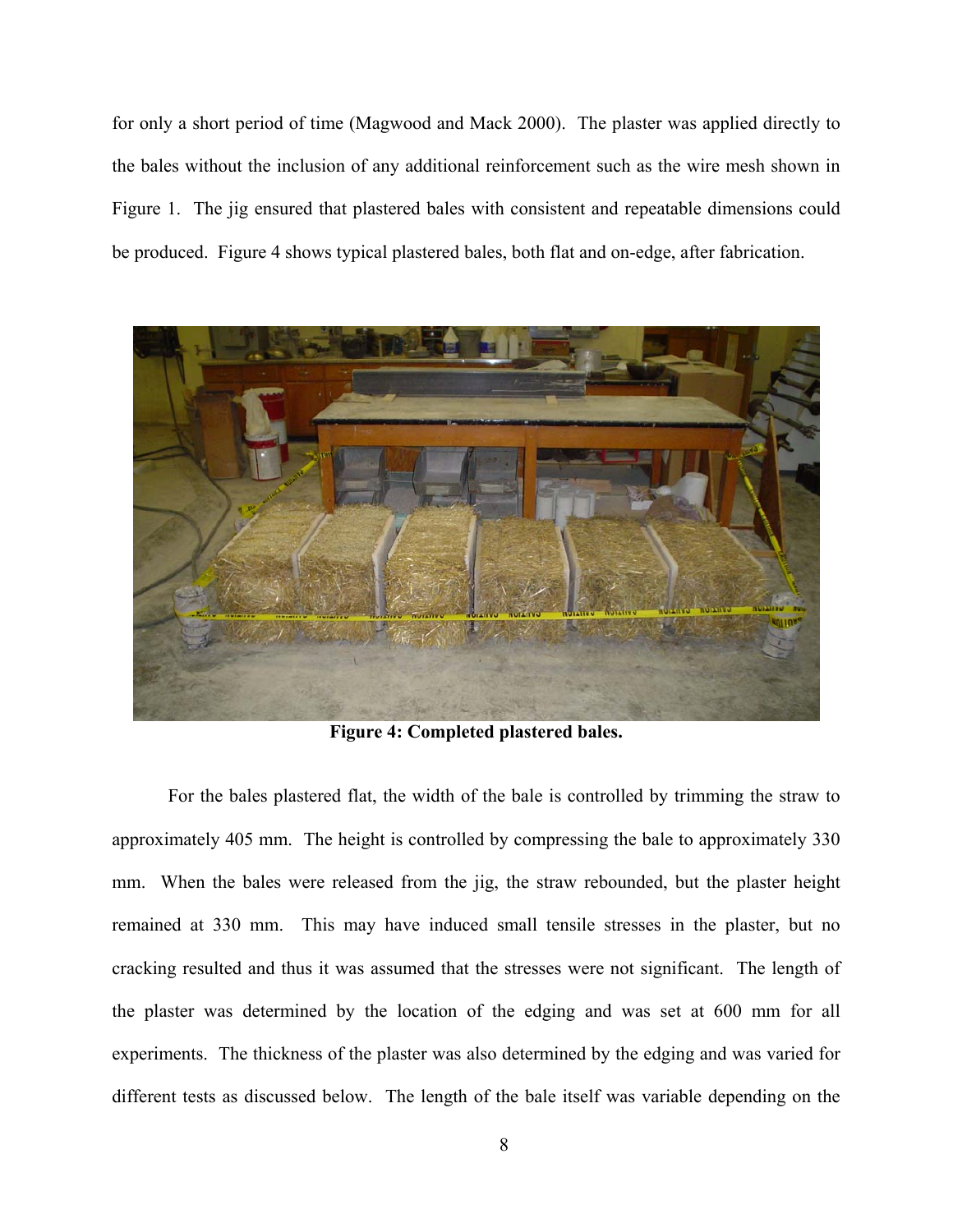bale used, but is not a factor in the experiments because it was found that the contribution of the straw to the ultimate load of the plastered bale is very low.

 The bales plastered on edge were prepared in a very similar manner to those plastered flat. The bales were trimmed in the same jig as the flat bales. The bales were then turned on edge and placed in a new jig to which the edging was attached. The height of the bales was set by trimming the bales to 405 mm. The width of the bales was set at 330 mm and was controlled by compression in the first jig while trimming took place. The length of the plaster was controlled by the formwork and was set at 600 mm. The thickness of the plaster was set by the edging and was varied for different tests. Because the width of the on-edge bales was determined by pre-compression, the bales tended to bulge when released before plastering and it was found that the bulging reduced the plaster thickness by about 12.7 mm in the centre of the bale. This value would have been different from bale to bale and could have led to inconsistencies in the results for the on-edge plastered bales. As with the bales plastered flat, the bale length was variable, but again, this was not an issue because the straw contribution to the plastered bale strength was found to be minimal.

Note that there is currently no standard for plaster mixtures for straw bale construction. It was determined through discussions with a local straw bale builder that a typical wall consists of two separate structural layers of plaster. The first layer is a cement-lime plaster with proportions of 3 : 0.75 : 0.25 of sand, lime and cement. This layer is typically applied to a thickness of approximately 16 mm. The second layer is a lime plaster with proportions of 3 : 1 of sand and lime. This layer is typically applied to a thickness of 9 mm. In the current study, a single mix with proportions of 4.5 : 1.25 : 0.25 of sand, lime and cement respectively was applied in one coat to a total thickness of 25.4 mm. This mix represents a weighted average of the two layers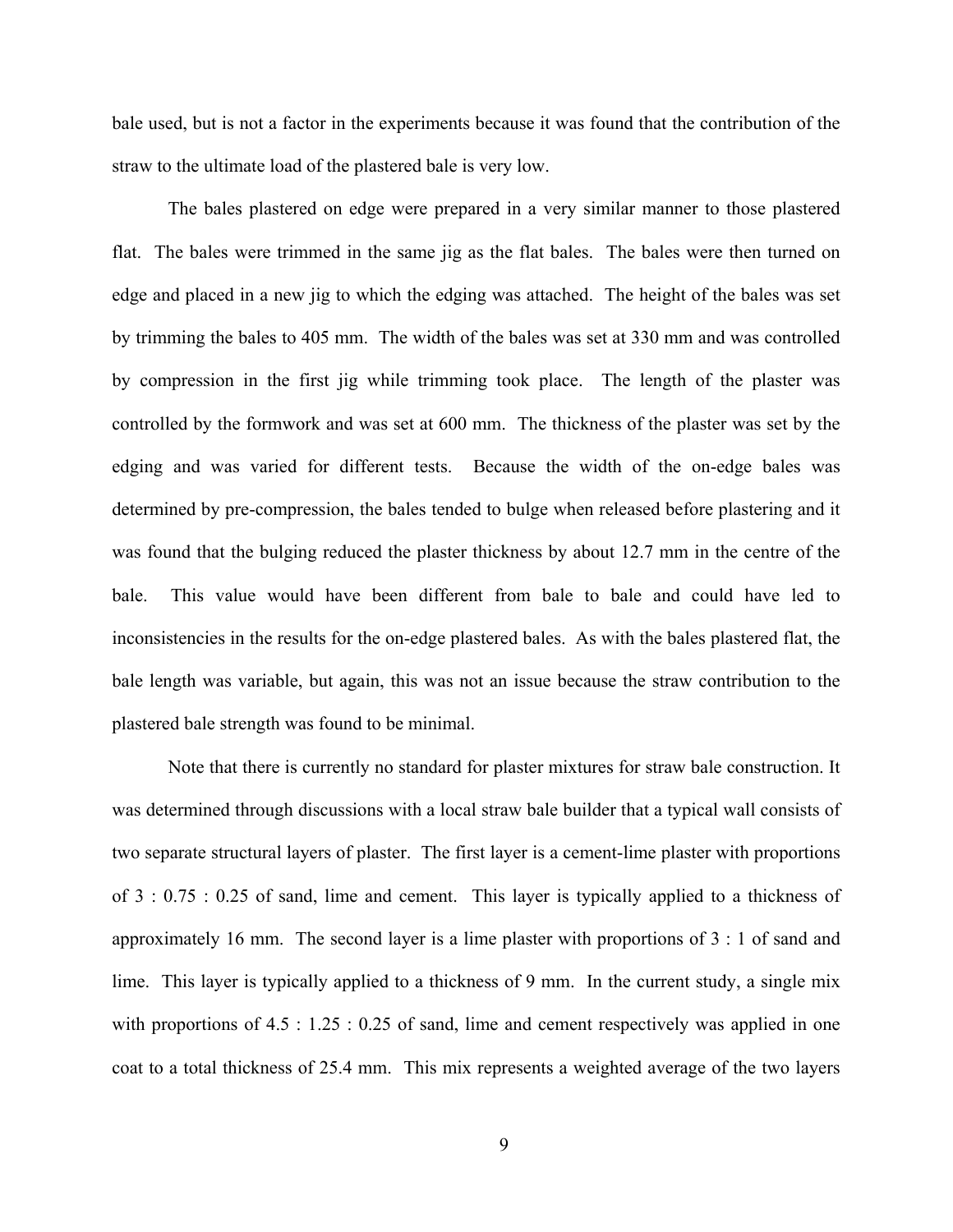and is justified if the plaster fails in pure axial compression.

In order to vary the plaster strengths for the experiments, different amounts of water were used in the mixes. Not only did this provide a means of understanding how plaster strength can affect the strength of a plastered straw bale, but it also provided insight into how the amount of water used in a mix can affect the strength of the plaster. This has important implications for straw bale builders as common practice when plastering is to proportion the water in the mix based on the consistency desired, rather than the required strength. Three plasters were created with cube strengths of 0.69 MPa, 1.20 MPa and 1.72 MPa as determined using the mean strengths of three 50 mm cubes cured in the same manner as the plastered bales and tested after 28 days. These strengths represent water proportions for a dry, average and wet mix. Vardy et al. (2005) discusses the properties of these plasters in greater detail, as well as the implications that these properties have in the straw bale construction industry.

### *Testing Apparatus*

A trial apparatus was constructed to determine the best method to test the plastered bales. Figure 5 shows the loading apparatus which consists of a steel box-beam, two steel I-sections, a 19 mm thick plywood board and a wooden brace. The box beam transfers the load to the steel sections which in turn transfer the load to the plaster skins. The plywood is used to ensure even compression of the straw. During initial tests it was found that the plywood deflected significantly at higher loads as the force in the straw increased. In order to prevent this, the wood brace was installed in the middle of the loading apparatus as can be seen in Figure 5.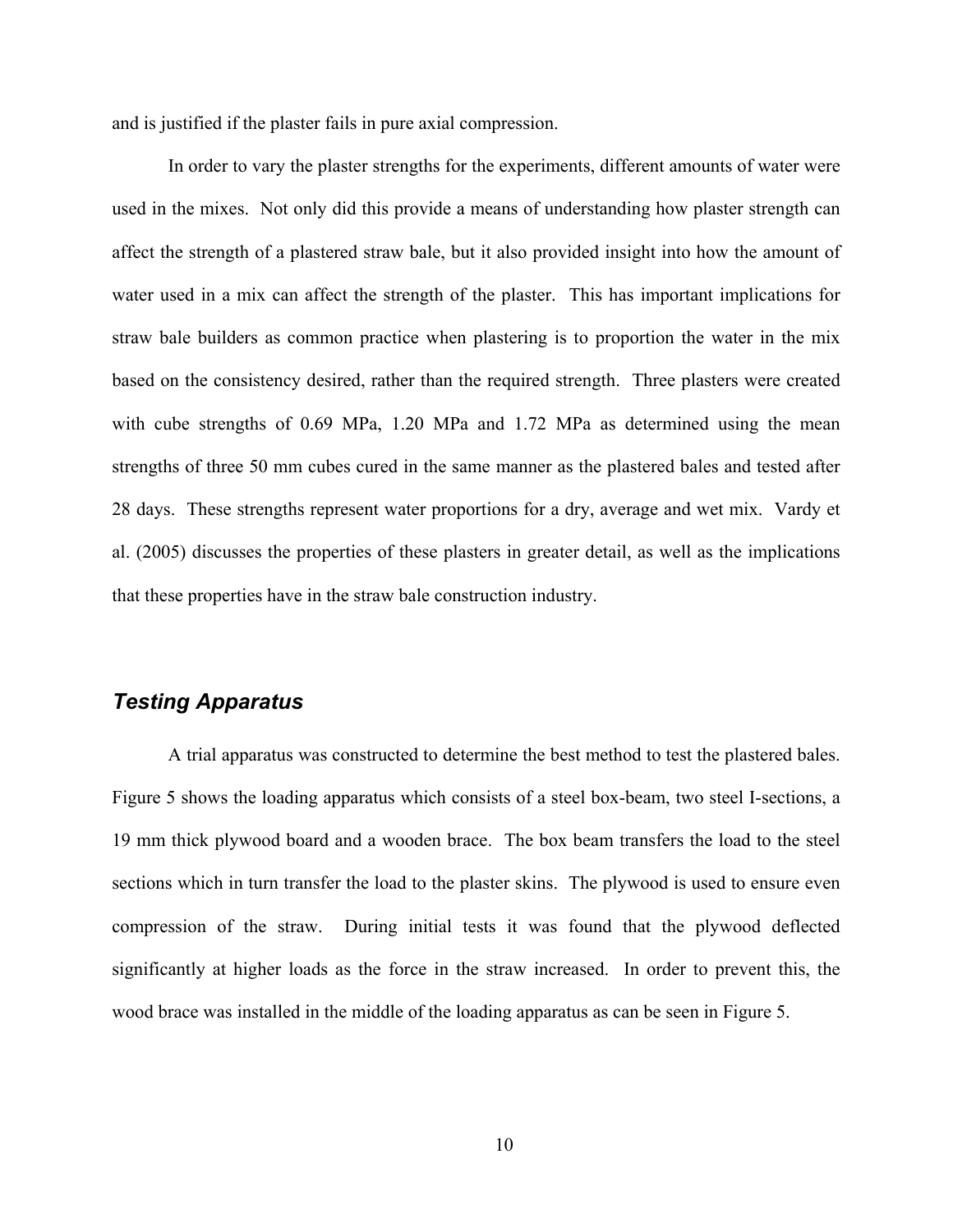

**Figure 5: Loading apparatus.**

In order to record the data from the experiments, a load cell, two 100 mm extensometers and four 25 mm extensometers were connected to a data acquisition system. The load cell was located beneath the loading button as indicated in Figure 5. The two 100 mm extensometers were located at either end of the bale, while the 25 mm extensometers were located at the four corners of the bale. The bales were loaded at approximately 1 mm/min until the ultimate load was reached. Once a bale had passed its ultimate load, the loading rate was increased to about 2 mm/min. When the four 25 mm extensometers had reached their limits the loading rate was increased to 3 mm/min until the test was stopped when the two 100 mm extensometers exceeded their range.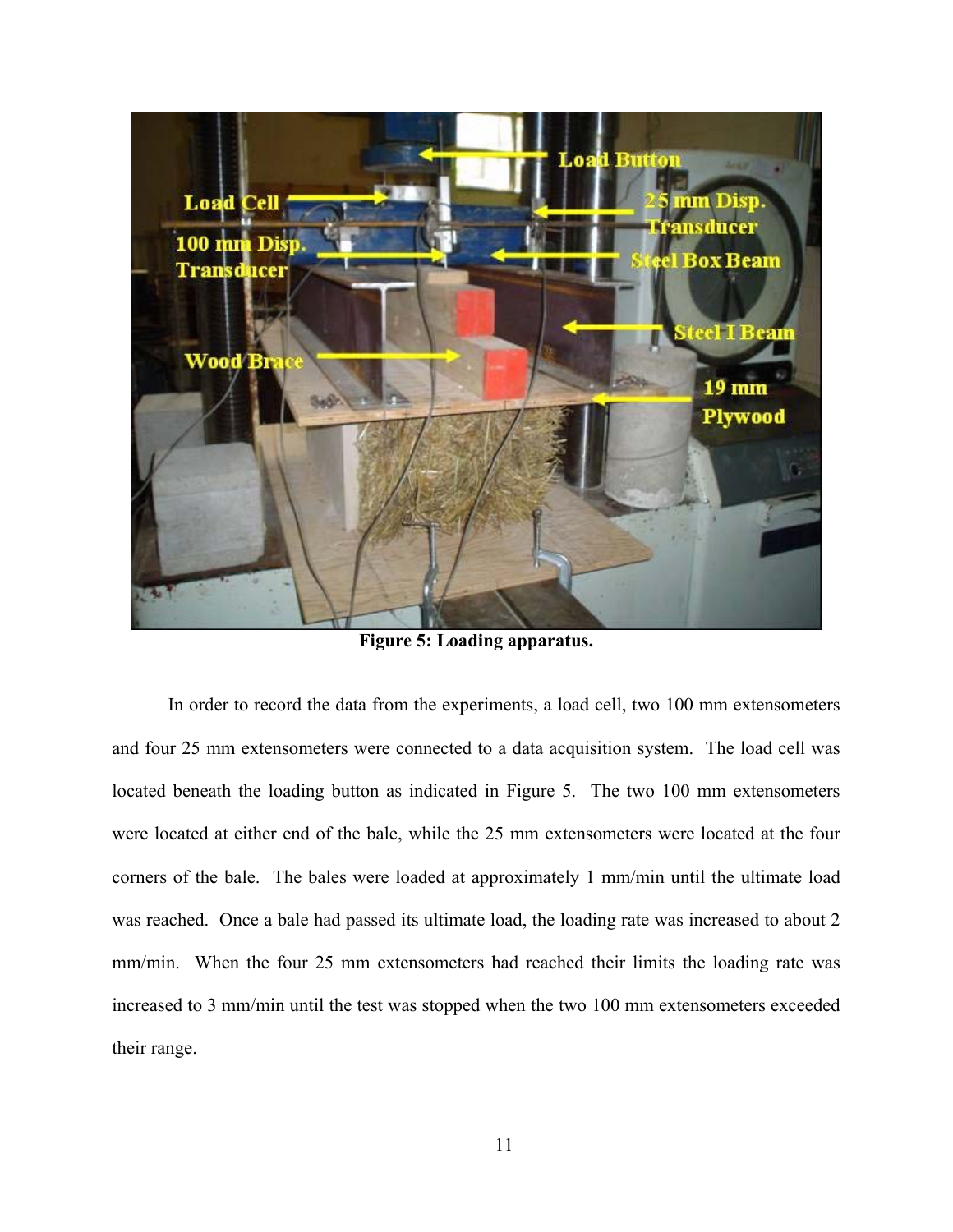#### *Test Parameters*

Experiments were conducted on thirty plastered bales in order to compare the compressive strength of bales plastered flat to those plastered on edge. In addition, plaster strength and thickness were varied in order to determine their affects on the strength and elastic modulus of the individual plastered bales in compression. Each test was repeated three times in order to acquire an understanding of the variability of the results. Experiments were also conducted on an un-plastered bale on edge and an un-plastered bale flat in order to determine how the straw alone behaves when loaded. Table 1 summarizes the parameters for the tests. Tests 19-24 were excluded from the results as the bales were damaged by flood water during curing and the straw was wet and moldy when the bales were tested. Tests 28-30 were a repeat of tests 19-21, while tests 22-24 were not repeated.

|            |                  | Table 1: I hastel cu baic test parameters. |                         |             |              |
|------------|------------------|--------------------------------------------|-------------------------|-------------|--------------|
| Test       | Plaster Strength | <b>Plaster Thickness</b>                   | <b>Actual Thickness</b> | Bale        | Additional   |
| Number     | (MPa)            | (mm)                                       | (mm                     | Orientation | Comments     |
| 1,2,3      | 1.72             | 25.4                                       | 25.4                    | Flat        |              |
| 4,5,6      | 1.72             | 25.4                                       | 12.7                    | Edge        |              |
| 7,8,9      | 1.20             | 25.4                                       | 25.4                    | Flat        |              |
| 10,11,12   | 1.20             | 25.4                                       | 12.7                    | Edge        |              |
| 13, 14, 15 | 0.69             | 25.4                                       | 25.4                    | Flat        |              |
| 16, 17, 18 | 0.69             | 25.4                                       | 12.7                    | Edge        |              |
| 19,20,21   | 1.72             | 38.1                                       | 38.1                    | Flat        | Water Damage |
| 22, 23, 24 | 1.72             | 38.1                                       | 25.4                    | Edge        | Water Damage |
| 25,26,27   | 1.72             | 12.7                                       | 12.7                    | Flat        |              |
| 28,29,30   | 1.72             | 38.1                                       | 38.1                    | Flat        | Redone       |
| 31         | N/A              | N/A                                        | N/A                     | Flat        | Un-Plastered |
| 32         | N/A              | N/A                                        | N/A                     | Edge        | Un-Plastered |

**Table 1: Plastered bale test parameters.** 

# **Results**

The theoretical strength of plastered straw bales was calculated assuming a pure compression failure of the plaster and perfect bond between the plaster and straw. Figure 6(a) is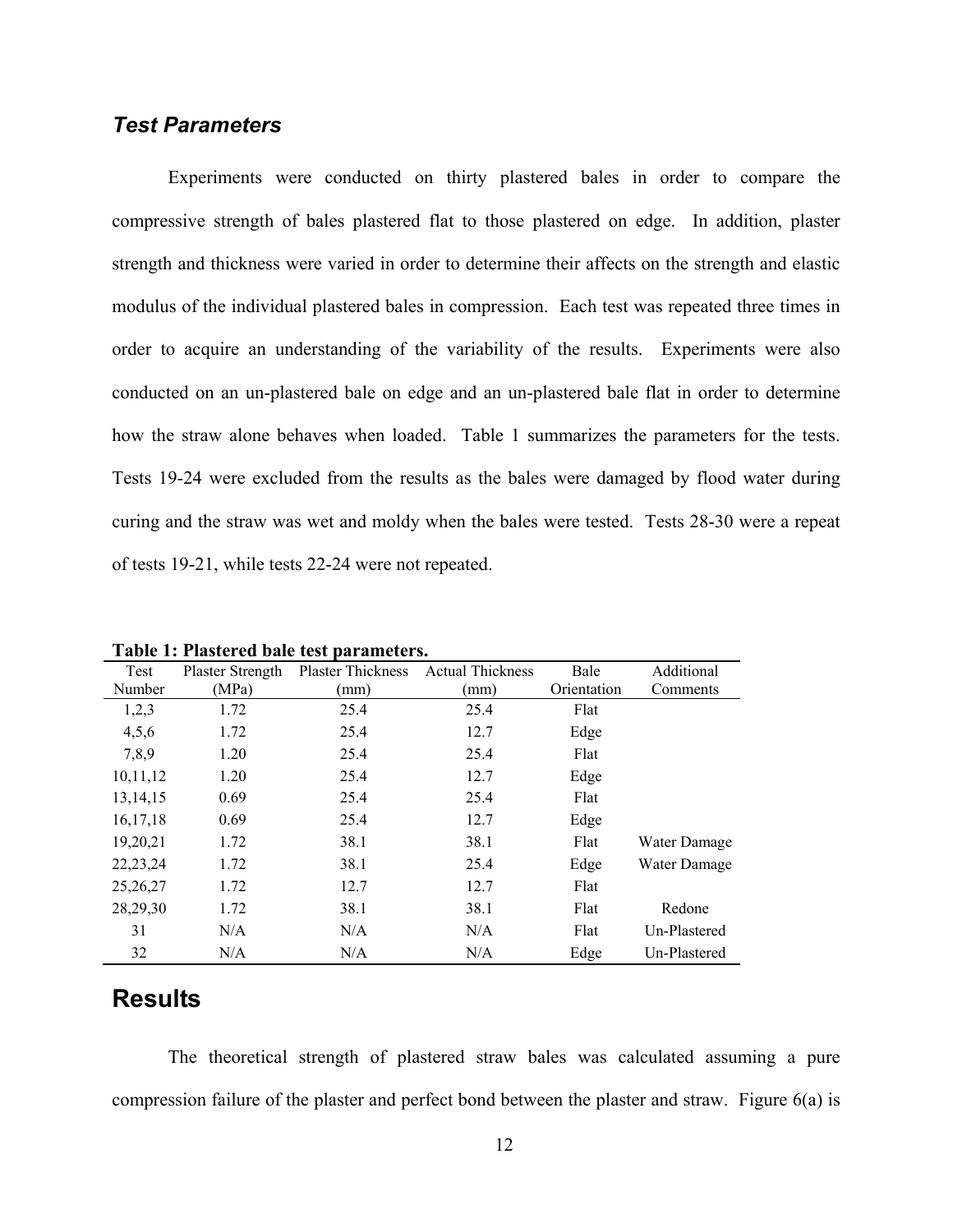a schematic of a typical test and Figure 6(b) is a free-body diagram of the loading plate. The thickness of the plaster (*t*) is 12.7 mm, 25.4 mm or 38.1 mm depending on the test, and the plaster length  $(L)$  is 600 mm for all tests. Assuming the loading plate to be rigid implies equal compression of the plaster and straw. If the plastered bale fails when the plaster reaches its cube strength  $f_c$ , the plastered bale strength per unit length,  $w_{\text{\}}$  is:

$$
w_{Bale} = \frac{(f_c \times 2t \times L + F_{Straw})}{L}
$$
 [1]

where  $F_{straw}$  is the total force in the straw at failure.



#### **Figure 6: Loading diagrams.**

Figure 7 gives the axial load versus axial displacement response for an un-plastered straw bale tested flat. The curve indicates an increase in stiffness as the bale is loaded. This behaviour has been noted in other experiments on three string bales (Bou-Ali 1993) and two string bales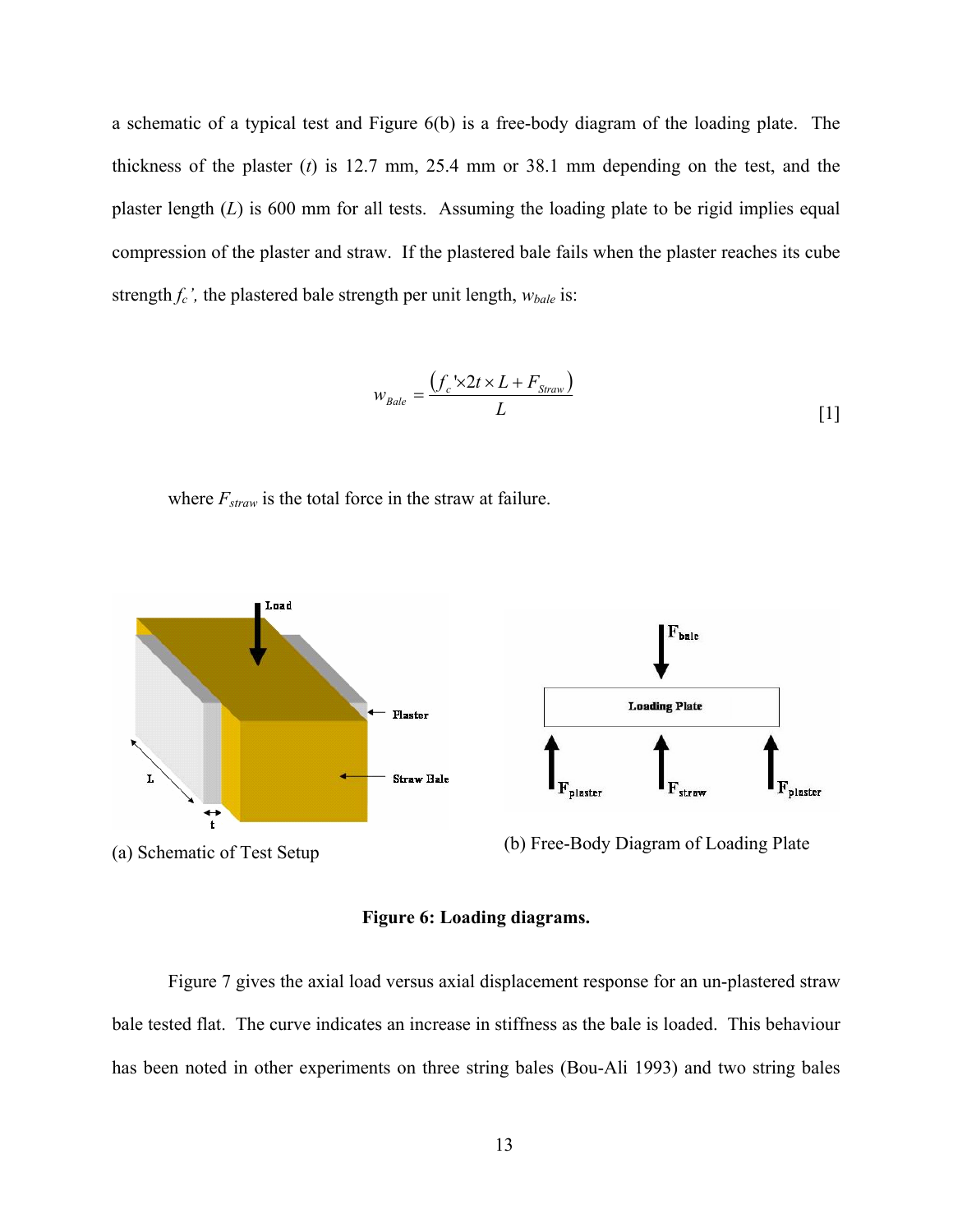(Watts et al. 1995). The test was ended when the maximum axial deflection reached approximately 90 mm, although the bale had not undergone failure at this point.



**Figure 7: Load-displacement response of flat, un-plastered straw bale.** 

The axial load versus axial displacement response for a bale tested on edge is given in Figure 8. The curve indicates that the relationship between load and displacement is nearly linear for a bale loaded on edge and is similar to the response noted by others (Bou-Ali 1993).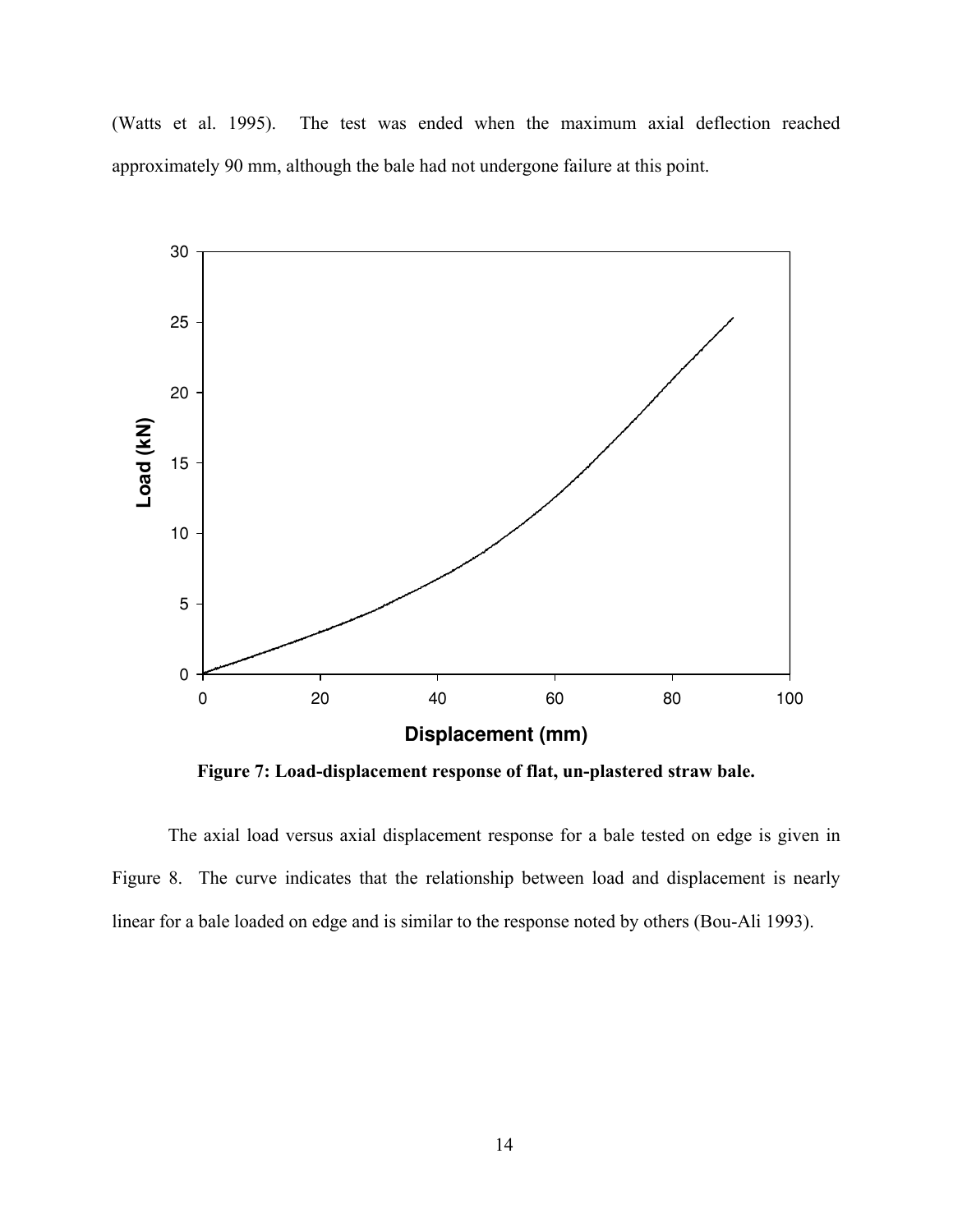

**Figure 8: Load-displacement response for on-edge, un-plastered straw bale.** 

The axial load versus axial deflection response for a typical plastered bale tested flat is shown in Figure 9. The curves labeled DISP 1 through DISP 6 represent the load displacement curves for the plastered bale as measured at six points on the top of the bale. The plaster was 25.4 mm thick with  $f_c' = 1.72$  MPa. The response of the plastered bale is non-linear up to about 3 mm axial deflection. The straw bale bulged above the plaster skins for the flat plastered bales, and this represents the deflection of this straw until the loading plate made contact with the plaster skins. Beyond this point, the load-displacement response is linear until the maximum load is attained at 35 kN. The deflections obtained by the six displacement transducers at each load level differ by less than 10% prior to reaching the ultimate load. This indicates that the loading applied to the plastered bale was essentially uniform up to this point.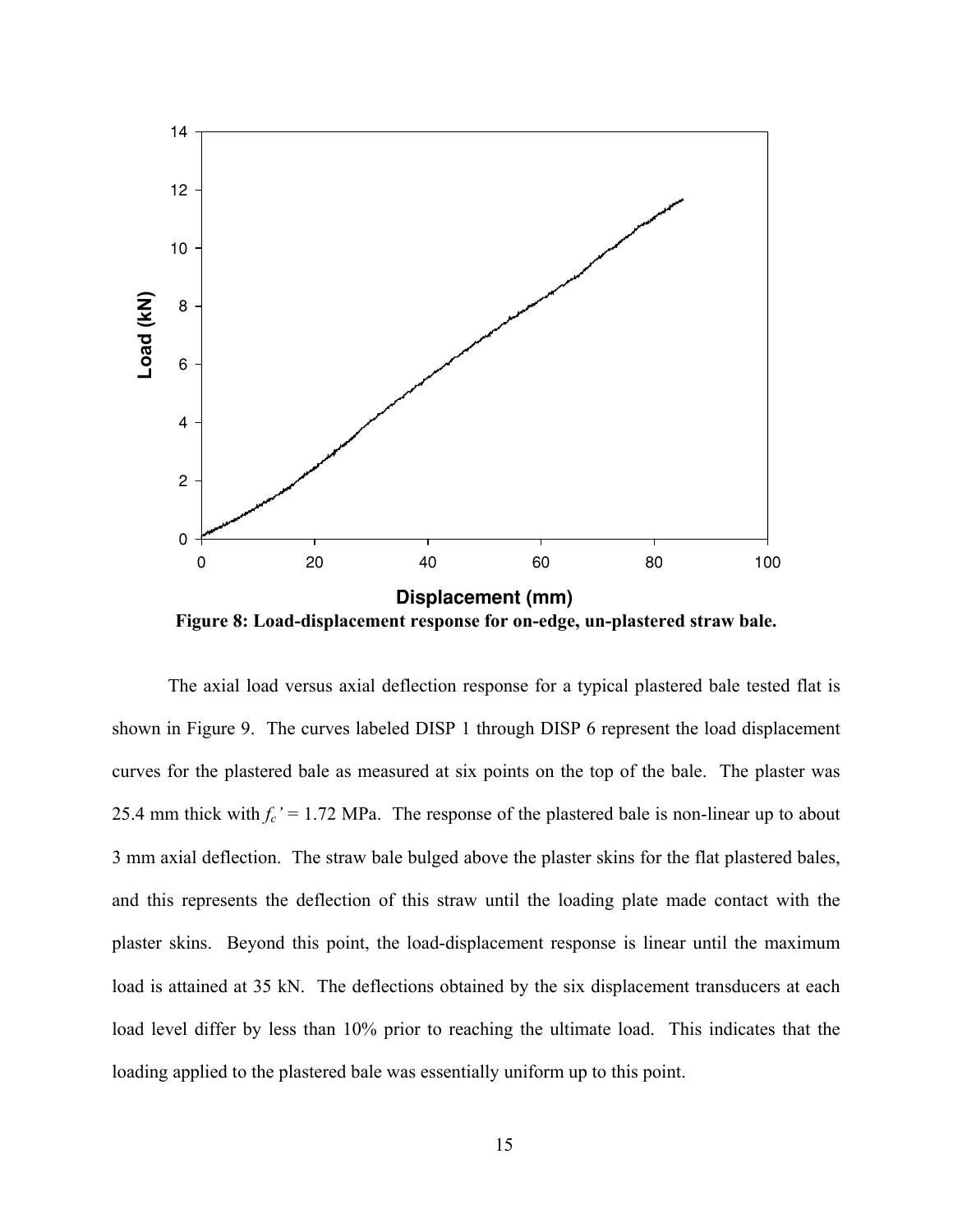

**Figure 9: Typical load-displacement response for flat, plastered straw bale.** 

Also included in Figure 9 is the load-displacement curve for a flat un-plastered bale, labeled "Bale Alone". It was found that the plastered bales tested flat typically failed at a deflection of 5 to 10 mm. It can be seen that the bale alone will only contribute about 2 kN to the total load in this deflection range. The response curves of the cracked plastered bale and the un-plastered bale begin to converge at about 75 mm axial deflection, indicating that the straw is essentially carrying the applied load at this point. The test was ended at approximately 90 mm axial deflection.

Upon reaching the ultimate load, the plaster was observed to crack as indicated in Figure 10. This corresponded to a sudden drop in load from about 35 kN to about 18 kN. The post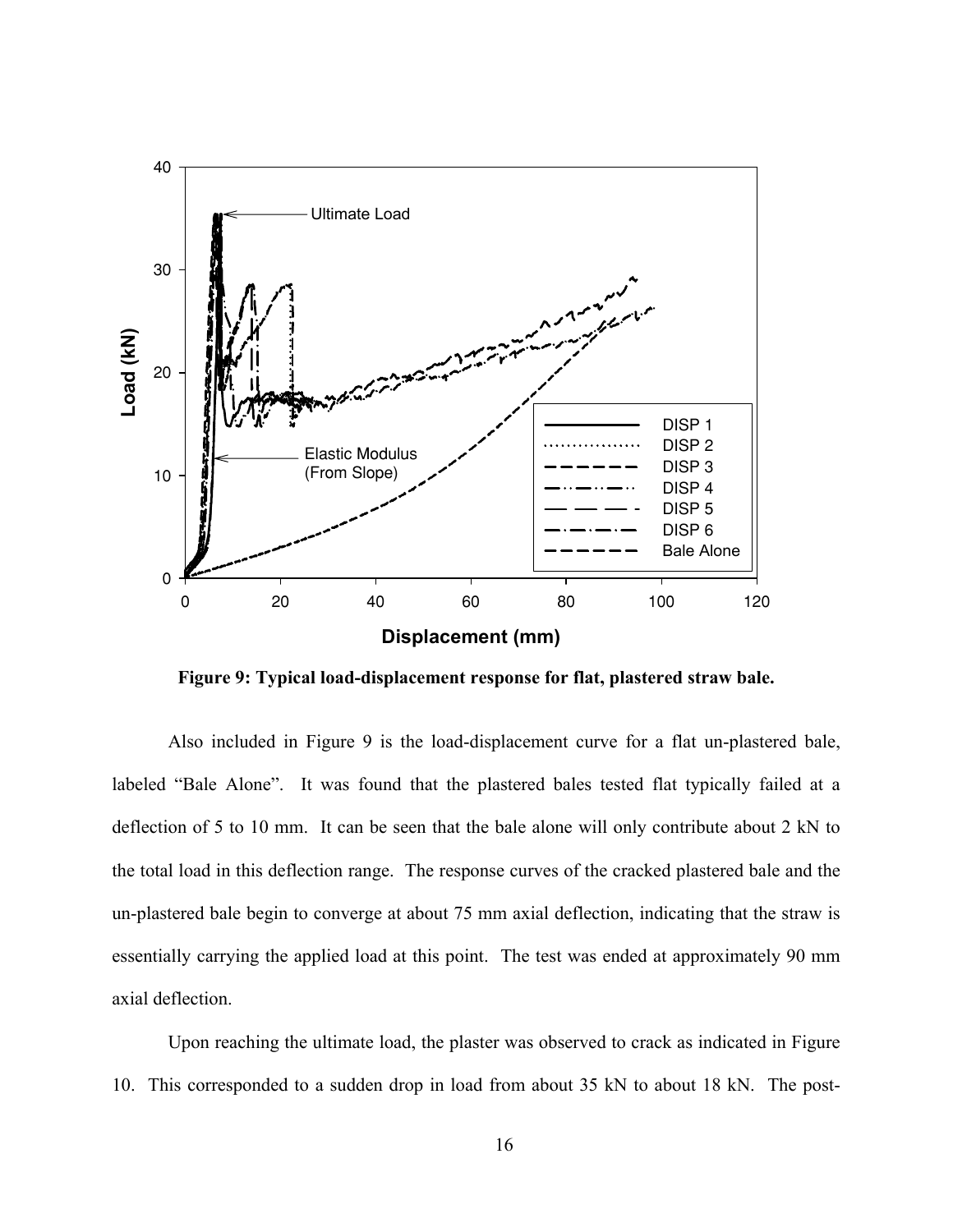cracking behavior was ductile, as the load was transferred from the plaster to the straw bale. Note that the cracked plastered bale continued to carry about 18 kN, and beyond about 20 mm axial deflection, the load increases gradually. Most failures of the flat plastered bales occurred at the top of the plaster as seen in Figure 10. This indicates that the failures may have occurred somewhat pre-maturely, possibly as a result of minor un-evenness at the top of the plaster where the load was applied. However, this behaviour does indicate compression failure, which shows that the bond between the plaster and straw was adequate to prevent buckling of the plaster skins.



**Figure 10: Typical failure of a flat, plastered straw bale.** 

Figure 11 gives the axial load versus axial deflection response for a typical bale plastered on edge. The plaster was 12.7 mm thick (after straw bulging) with  $f_c' = 1.72$  MPa. Because the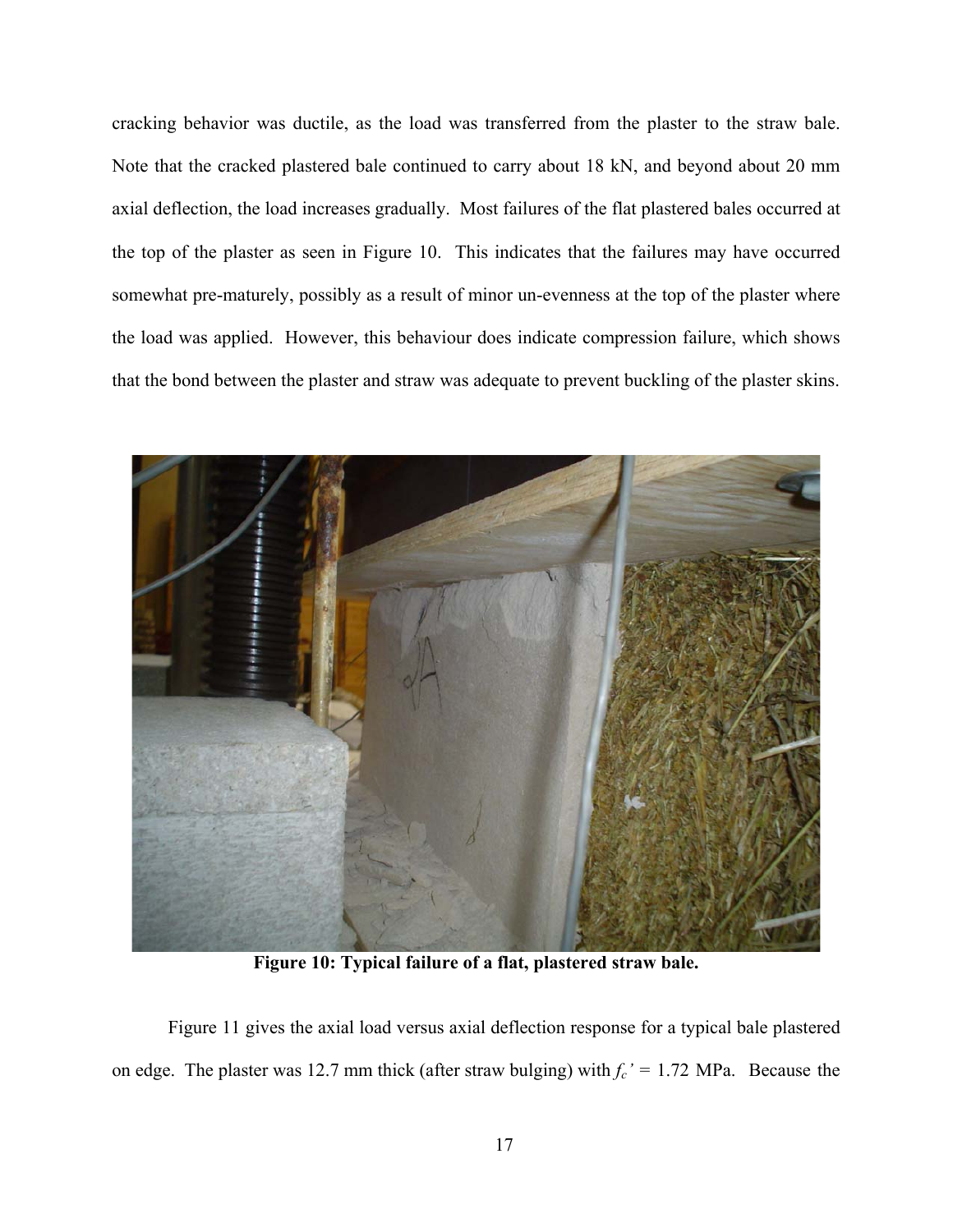top and bottom of the on-edge bales are cut flat, the loading apparatus is in immediate contact with the plaster skins. There is no initial non-linearity in the response as there was with the flat plastered bales. The load-displacement is linear until the ultimate load is reached at 13 kN. As with the plastered bales tested flat, the load-displacement response is nearly identical for all six displacement transducers prior to the ultimate load being reached.



**Figure 11: Typical load-displacement response for on-edge, plastered straw bale.** 

The load-displacement response for the bale plastered on edge followed similar trends to that of the bale plastered flat. There was a linear portion to the relationship prior to failure at 13 kN, at which point failure occurred with a sudden crack as shown in Figure 12. This caused the load to drop to about 3 kN. Following failure, the plastered bale behaved in a ductile manner, as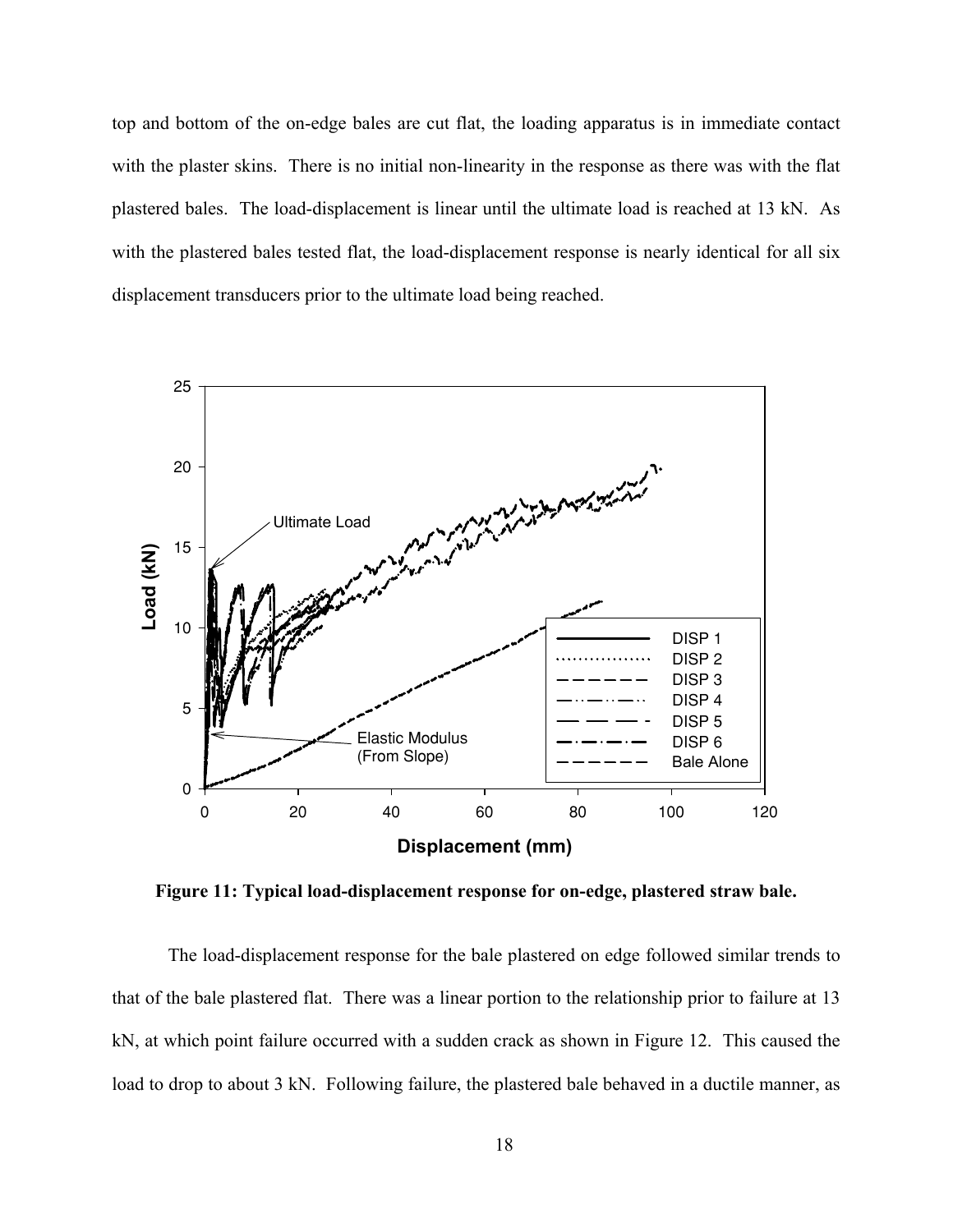it continued to take load immediately after the initial cracking. Figure 11 indicates that the failed plastered bale tended to behave more like an un-plastered bale as the deflections increase and the damage to the plaster skins increases. It appears that with the plastered bale tested on edge, greater displacements are required for the plaster to become non-functional and for the plastered bale to perform as an un-plastered bale. In fact, it can be seen that with the flat plastered bales, the contribution of the plaster becomes insignificant at about 85 mm deflection while with the plastered bales on edge, the plaster continues to contribute even up to the termination of the experiment at 100 mm deflection. When comparing the load-deflection curve of the un-plastered bale with that of the plastered bale it can also be seen that when the plastered bales failed at a typical deflection of 5 mm, the contribution from the straw was 0.75 kN.



**Figure 12: Typical failure of on-edge, plastered straw bale.**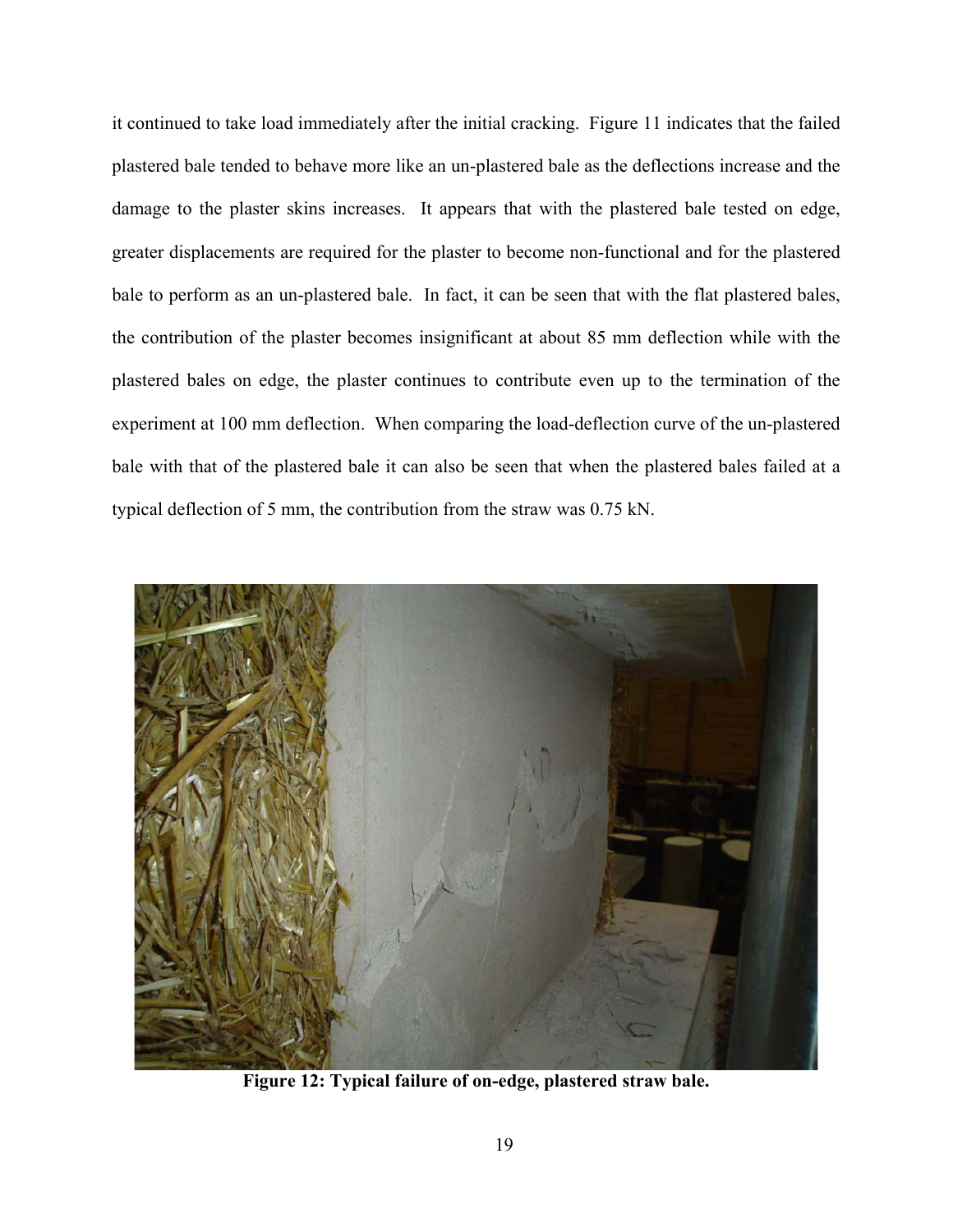The failure mode of the plastered bale tested on edge was different than for the flat plastered bale. The flat plastered bale clearly failed as a result of crushing of the plaster while the failure of the on-edge plastered bale was a result of buckling of the plaster skins. The horizontal crack in the middle of the plaster which is evident in Figure 12 indicates that as buckling occurred, the outside edge of the plaster was put into tension causing the crack to form. This caused the subsequent failure of the plastered bale. Such a failure is a sign that the bond between the plaster and the straw for the on-edge plastered bales is not as strong as for the flat plastered bales.

In order to estimate the plastered bale axial stiffness, the readings from the six displacement transducers at each load level were averaged. The response up to the ultimate load for a typical flat and on edge plastered bale is indicated in Figure 13. The slope of the figures from a point when the graph first becomes linear, to the point just below the ultimate load was used to determine the plastered bale modulus  $(E_{PB})$  for each test. The data for that portion of the graph was isolated and a trendline was created. The linear equation of the trendline yielded the slope of the graph. The slope represents the stiffness of the plastered bale in kN/mm. This value was divided by the area of the plastered bale (600mm x width), then multiplied by the height of the plaster in order to determine the plastered bale modulus.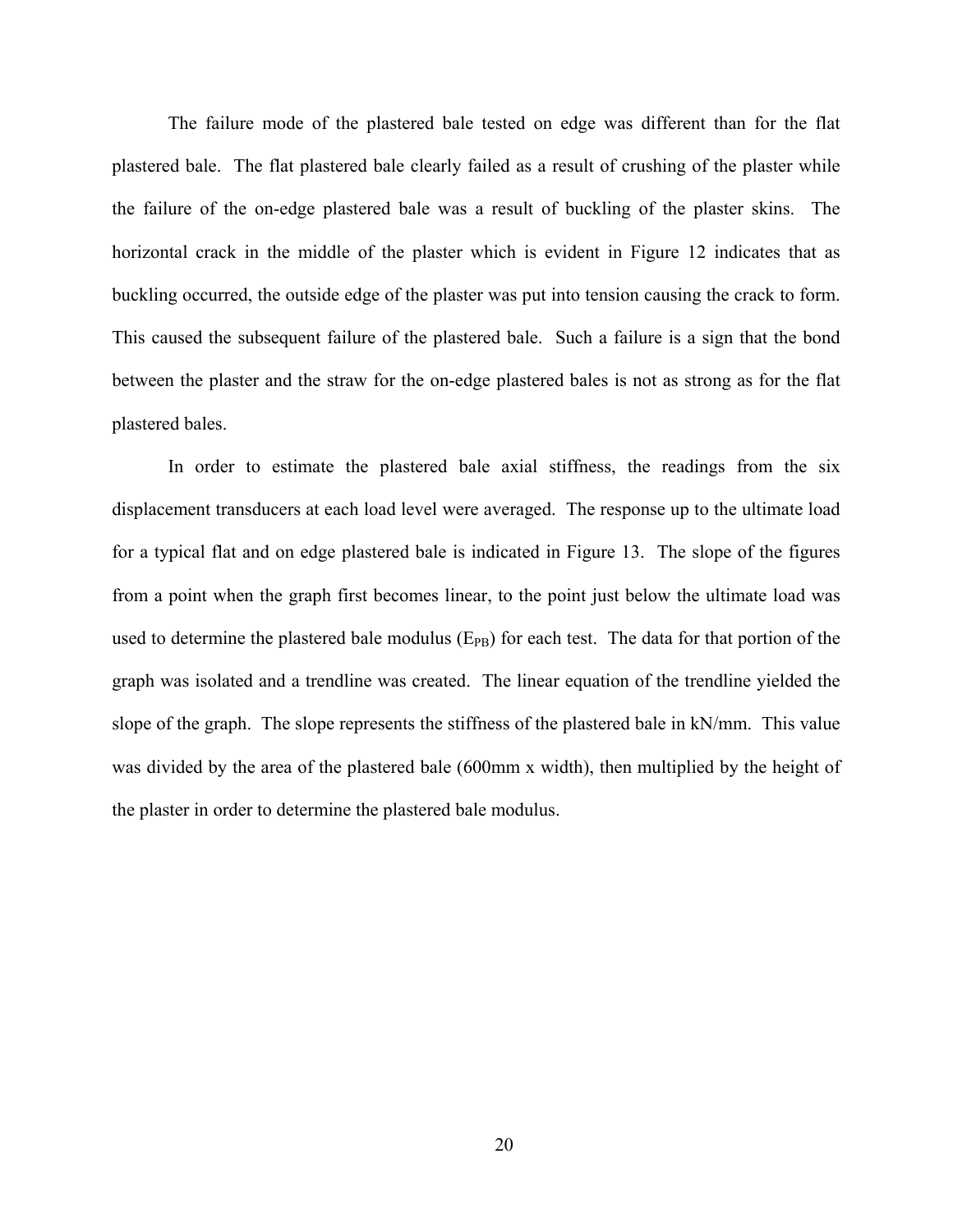

**Figure 13: Averaged load-displacement responses for plastered straw bales.** 

 One of the primary objectives of the plastered bale experiments was to determine how the orientation of the bale affects the strength of the plastered bale. This effect can be seen by comparing the ultimate strength of plastered bales in different orientations tested with the same strength and dimensions of plaster. Table 2 gives the results for flat and on-edge plastered bales tested with 12.7 mm plaster thickness and plaster strength of 1.72 MPa. It is evident that the bales plastered flat are stronger than those plastered on edge. All three plastered bales tested flat were found to have a greater ultimate load than the plastered bales tested on edge. The average strength of the plastered bales tested flat was found to be 35.34 kN/m, which is approximately 10 kN/m stronger than the average of 25.96 kN/m found for the plastered bales tested on edge. This difference of 36% can be attributed to the difference in failure modes discussed for Figures 10 and 12.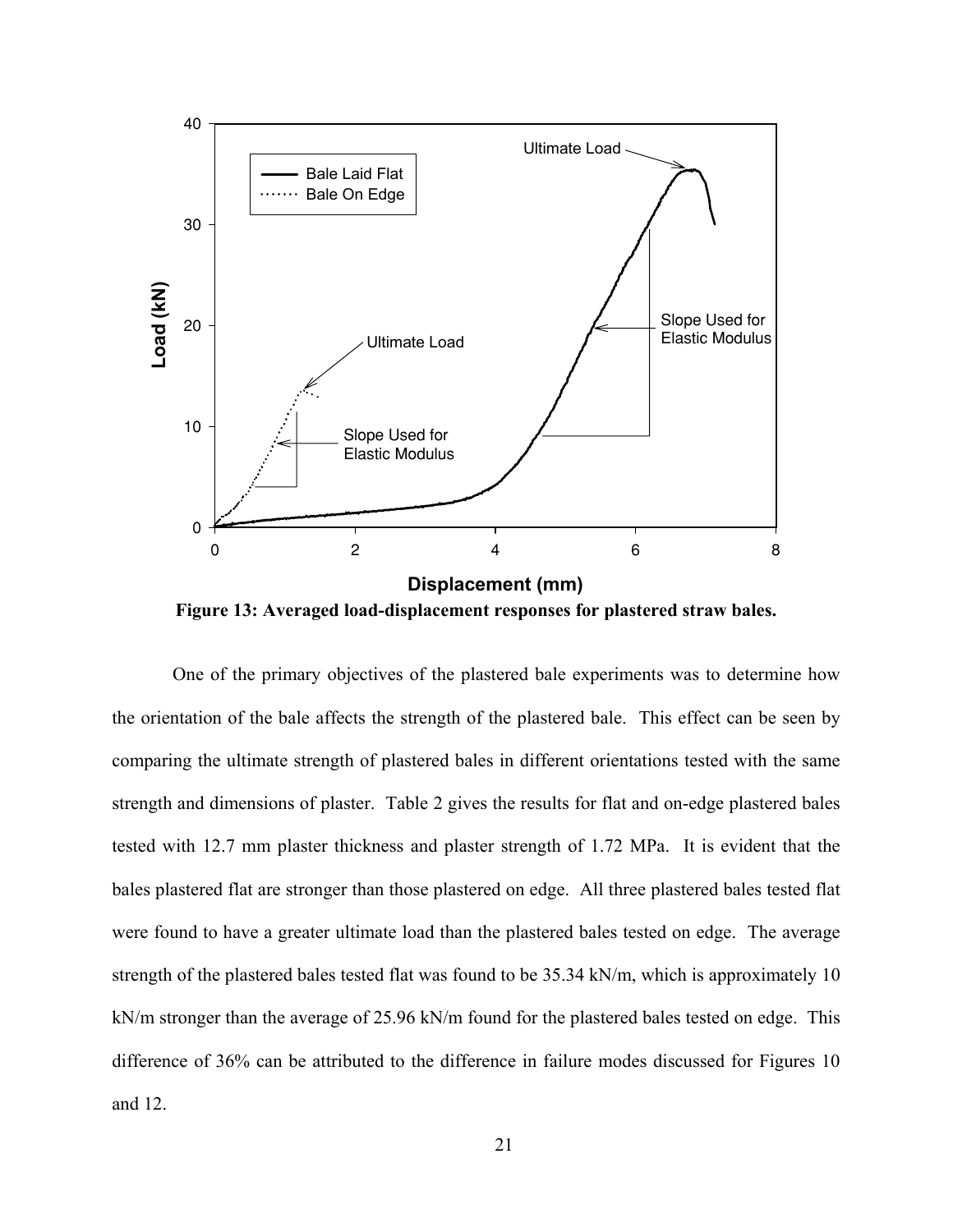|                         | Plastered Bale Strength (kN/m) |                                           |       |       |  |
|-------------------------|--------------------------------|-------------------------------------------|-------|-------|--|
| <b>Bale Orientation</b> |                                | First Test Second Test Third Test Average |       |       |  |
| Flat                    | 34.68                          | 38.18                                     | 33.15 | 35 34 |  |
| On Edge                 | 22.73                          | 23.00                                     | 32.16 | 25.96 |  |

Table 2: Comparison of flat and on-edge plastered bale strengths for plaster with  $f_c$ ' = 1.72 **MPa and**  $t = 12.7$  **mm.** 

Figure 14 is a comparison of the plastered bale strength and the plaster cube strength for flat plastered bales with plaster thickness of 25.4 mm. The experimental strength was obtained by dividing the measured ultimate plastered bale load by the length of the plaster skins. A linear regression trendline fit to the data is indicated. Also shown in Figure 5 is the plastered bale strength obtained using Eq. [1]. The value of *Fstraw* used for Eq. [1] was 2 kN, as described in the discussion of Figure 9.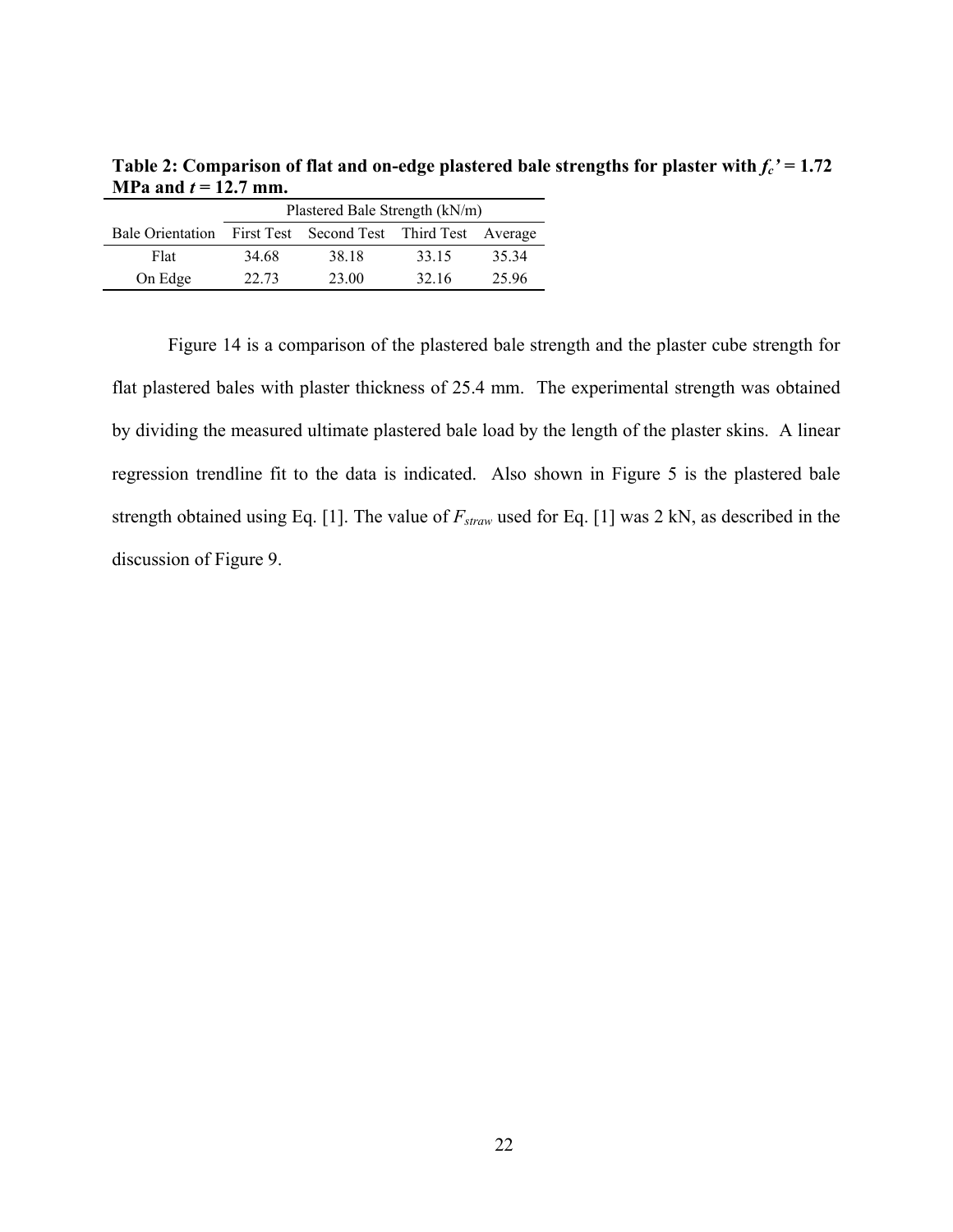

**Figure 14: Plastered bale strength versus plaster cube strength for flat bales with plaster** *t* **= 25.4 mm.** 

The  $R<sup>2</sup>$  value for this data was determined to be 0.54, which indicates that there is not a strong linear relationship between plaster cube strength and plastered bale strength, and that there is significant scatter in the data. Comparison of the experimental results with the theoretical line indicates that the plaster cube strength does not have as large an impact on the plastered bale strength as would be expected if a purely axial compressive failure of the plaster took place. This is further emphasized in Table 3, where the average plastered bale strengths are compared with the plaster cube strengths. As the plaster strength is increased 149% from 0.69 MPa to 1.72 MPa, the average plastered bale strength increases only 37%, from 43.18 kN/m to 59.29 kN/m.

A comparison of the plastered bale strength and the plaster cube strength for a bale plastered on edge with 12.7 mm of plaster is given in Figure 15. Note that a direct comparison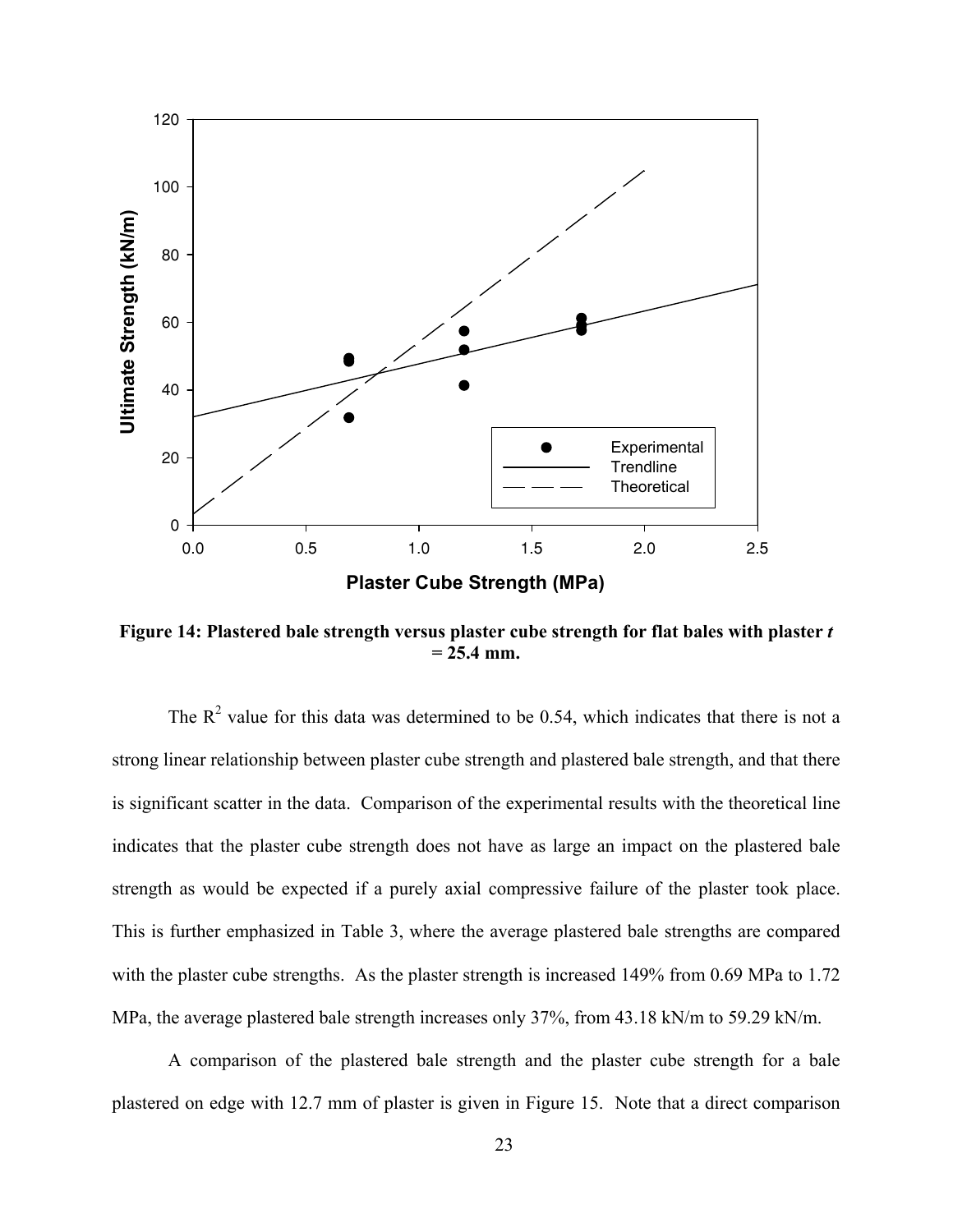with the results of Figure 14 is not appropriate due to the difference in plaster thickness. Again, the experimental strength was taken as a normalized strength where the ultimate load was divided by the length of the plaster skins. As with the bale plastered flat, a linear regression trendline was fit to the data. The theoretical relationship is also given in Figure 15. The strengths used for this relationship were determined using Eq. [1], where the value of  $F_{straw}$  was 0.75 kN as determined in the discussion of Figure 11.



**Figure 15: Plastered bale strength versus plaster cube strength for on-edge bales with** *t* **= 12.7 mm.** 

The  $R^2$  value for the trendline was determined to be 0.70, which indicates a better fit than for the plastered bale tested flat. The theoretical line on Figure 15 indicates that the expected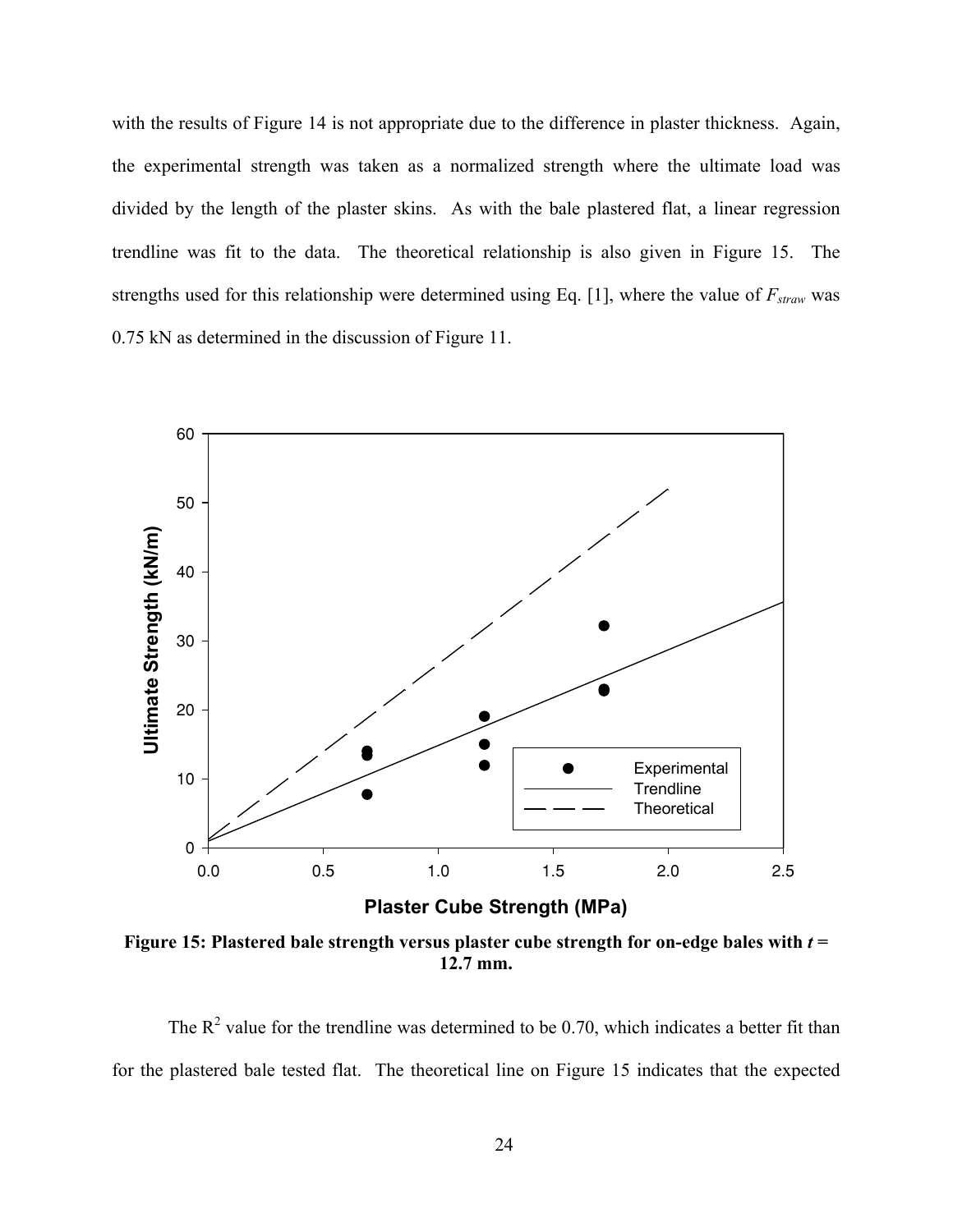increase in plastered bale strength with plaster cube strength was not observed in the experimental results. The theoretical plot over-estimates the ultimate strength, but does not overestimate the impact that the plaster strength has on the ultimate strength of the plastered bale as much as was seen for the flat plastered bale. Table 3 further highlights these facts as it can be seen that the average values of the experimental ultimate strength are significantly smaller than the theoretical values. On the other hand, it can be seen that as the plaster cube strength was increased 149% from 0.69 MPa to 1.72 MPa, the average plastered bale strength increased 121% from 11.71 kN/m to 25.96 kN/m, indicating that the plaster strength did have a significant impact on the ultimate strength of the on-edge plastered bale.

**Table 3: Comparison of plastered bale ultimate strength and plaster cube strength for flat**  bales with  $t = 25.4$  mm and on-edge bales with  $t = 12.7$  mm.

|                         |                        | Plastered Bale Strength (kN/m) |             |            |         |             |
|-------------------------|------------------------|--------------------------------|-------------|------------|---------|-------------|
| <b>Bale Orientation</b> | Plaster Strength (MPa) | First Test                     | Second Test | Third Test | Average | Theoretical |
| Flat                    | 0.69                   | 49.32                          | 48.42       | 31.80      | 43.18   | 38.39       |
|                         | 1.20                   | 51.83                          | 41.32       | 57.40      | 50.18   | 64.29       |
|                         | 1.72                   | 59.11                          | 57.58       | 61.18      | 59.29   | 90.71       |
| On Edge                 | 0.69                   | 7.73                           | 13.39       | 14.01      | 11.71   | 18.78       |
|                         | 1.20                   | 11.95                          | 15.00       | 19.04      | 15.33   | 31.73       |
|                         | 1.72                   | 22.73                          | 23.00       | 32.16      | 25.96   | 44.94       |

 Figure 16 gives the relationship between the plaster thickness and the plastered bale strength for plaster with  $f_c' = 1.72$  MPa and bales plastered flat. The experimental strength is determined by normalizing the ultimate plastered bale load with the length of the plaster skins. The appropriateness of a linear model is determined by considering a linear regression trendline which is fit to the data. This trendline is shown in Figure 16 along with a theoretical line which is found using Eq. [1]. The value of  $F_{straw}$  used in Eq. [1] was taken as 2 kN.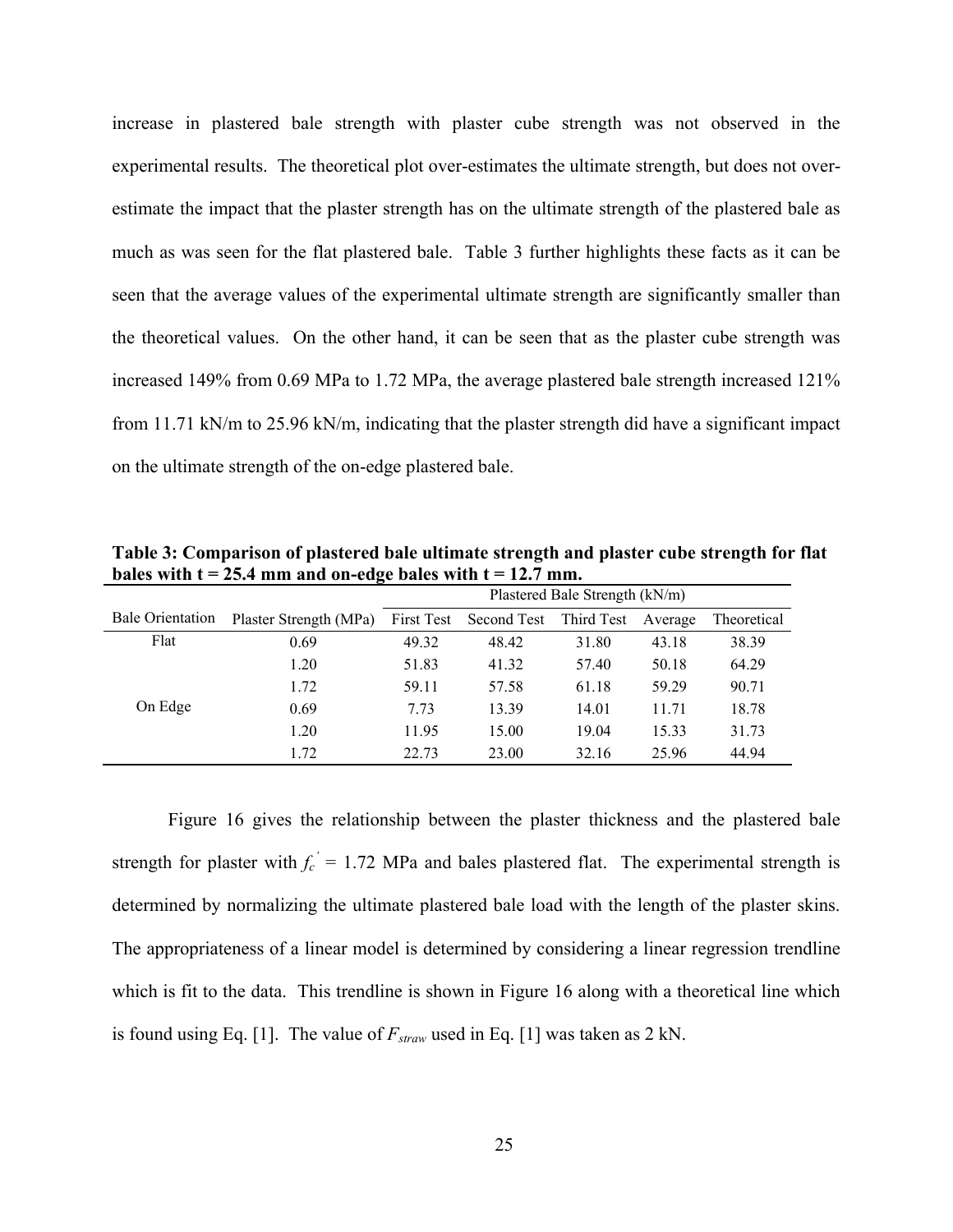

**Figure 16: Plastered bale strength versus plaster thickness for flat bales with**  $f_c' = 1.72$ **MPa.** 

Figure 16 indicates that the plaster thickness has a significant impact on the ultimate strength of a plastered bale. There is significantly less scatter about the linear trendline than was seen in Figures 14 and 15 as reflected in the  $R^2$  value of 0.92, which indicates a good fit. The theoretical equation over-estimates the strength of the plastered bales, as essentially all theoretical values are greater than the experimental values. As can be seen from the data in Table 4, as the plaster thickness was increased 200% from 12.7 mm to 38.1mm, the average plastered bale strength increased 129% from 35.34 kN/m to 81.03 kN/m. This indicates the significance of the plaster thickness on the strength of the plastered bale.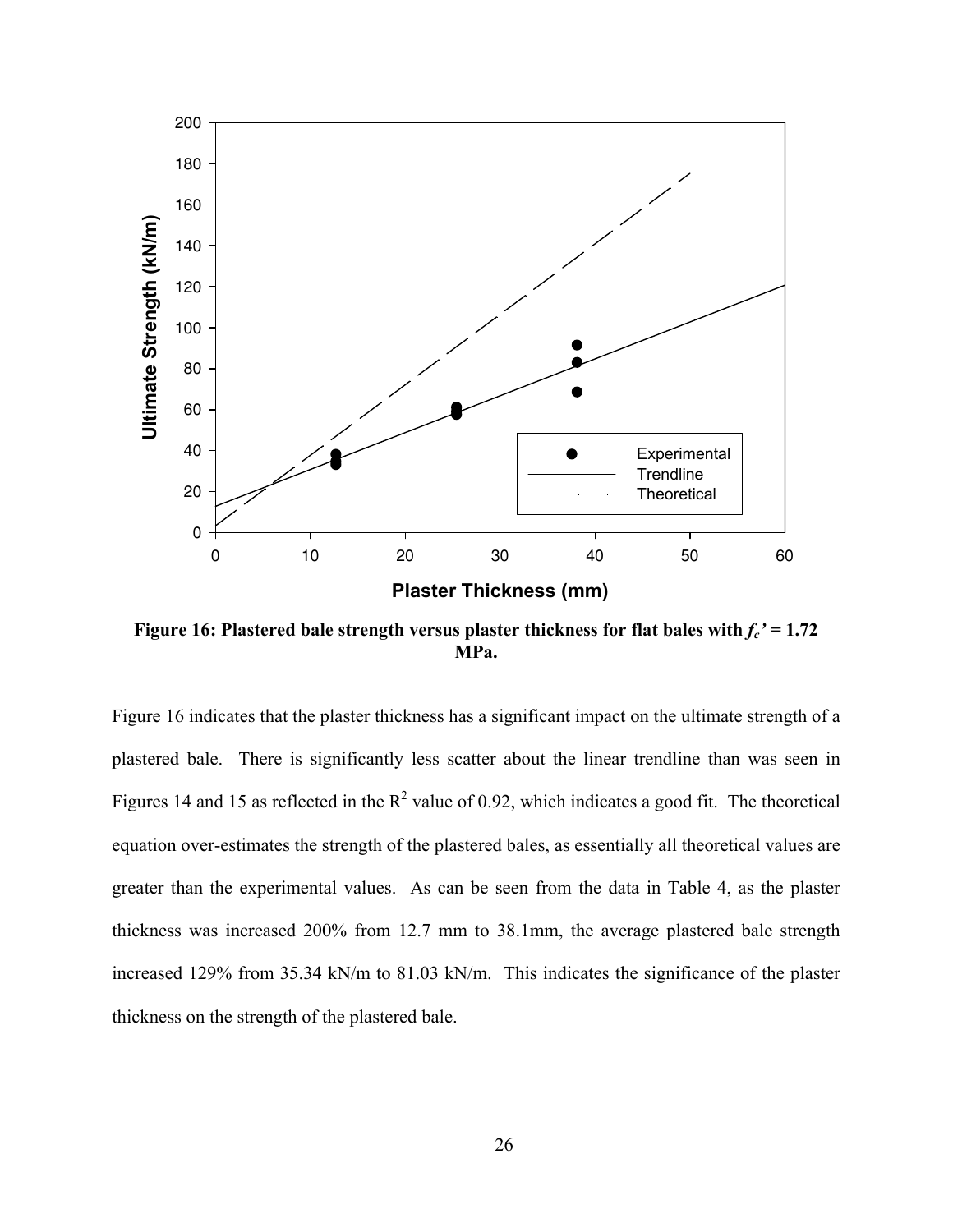|                         |                        | Plastered Bale Strength (kN/m) |                                           |       |       |             |
|-------------------------|------------------------|--------------------------------|-------------------------------------------|-------|-------|-------------|
| <b>Bale Orientation</b> | Plaster Thickness (mm) |                                | First Test Second Test Third Test Average |       |       | Theoretical |
| Flat                    | 12.7                   | 34.68                          | 38.18                                     | 33.15 | 35 34 | 47.02       |
|                         | 25.4                   | 59.11                          | 57.58                                     | 61.18 | 59 29 | 90.71       |
|                         | 38.1                   | 83.01                          | 68.63                                     | 91.45 | 81.03 | 134 40      |

**Table 4: Comparison of plastered bale ultimate strength and plaster thickness for flat bales**  with  $f_c' = 1.72 \text{ MPa.}$ 

In addition to considering the thickness of the plaster, the aspect ratio of the plaster skin (ratio of the height to thickness) is also an important parameter. As the aspect ratio increases, there is an increased susceptibility to buckling. Buckling was only observed for the plastered bales on-edge. However, it should be noted that the plastered flat bales had smaller aspect ratios and were therefore less susceptible to buckling than the plastered on-edge bales. Further research should look at how significant differences in the aspect ratio of plastered straw bale walls can affect the strength of the wall, and at what aspect ratio buckling becomes an issue for flat plastered bales.

The plastered bale modulus is another important property that was studied in these experiments. Tests were conducted to determine how the plastered bale modulus varied with the orientation of the bales. Table 5 gives the results for bales tested flat and on edge with a plaster thickness of 12.7 mm and plaster cube strength of 1.72 MPa. Although the on-edge plastered bales do have a higher plastered bale modulus on average, there is a large variation in the results for both the flat and on-edge bales so that this difference may not be statistically significant. However, further test data would be needed to confirm this observation. Furthermore, it would be expected that the on-edge plastered bales are somewhat stiffer because although the minimum thickness of plaster is 12.7 mm, much of the plastered bale has a thicker plaster skin where bulging of the straw was prevented. The only significant conclusion that can be drawn with any certainty is that the plastered bale modulus for both the on-edge and flat plastered bales is highly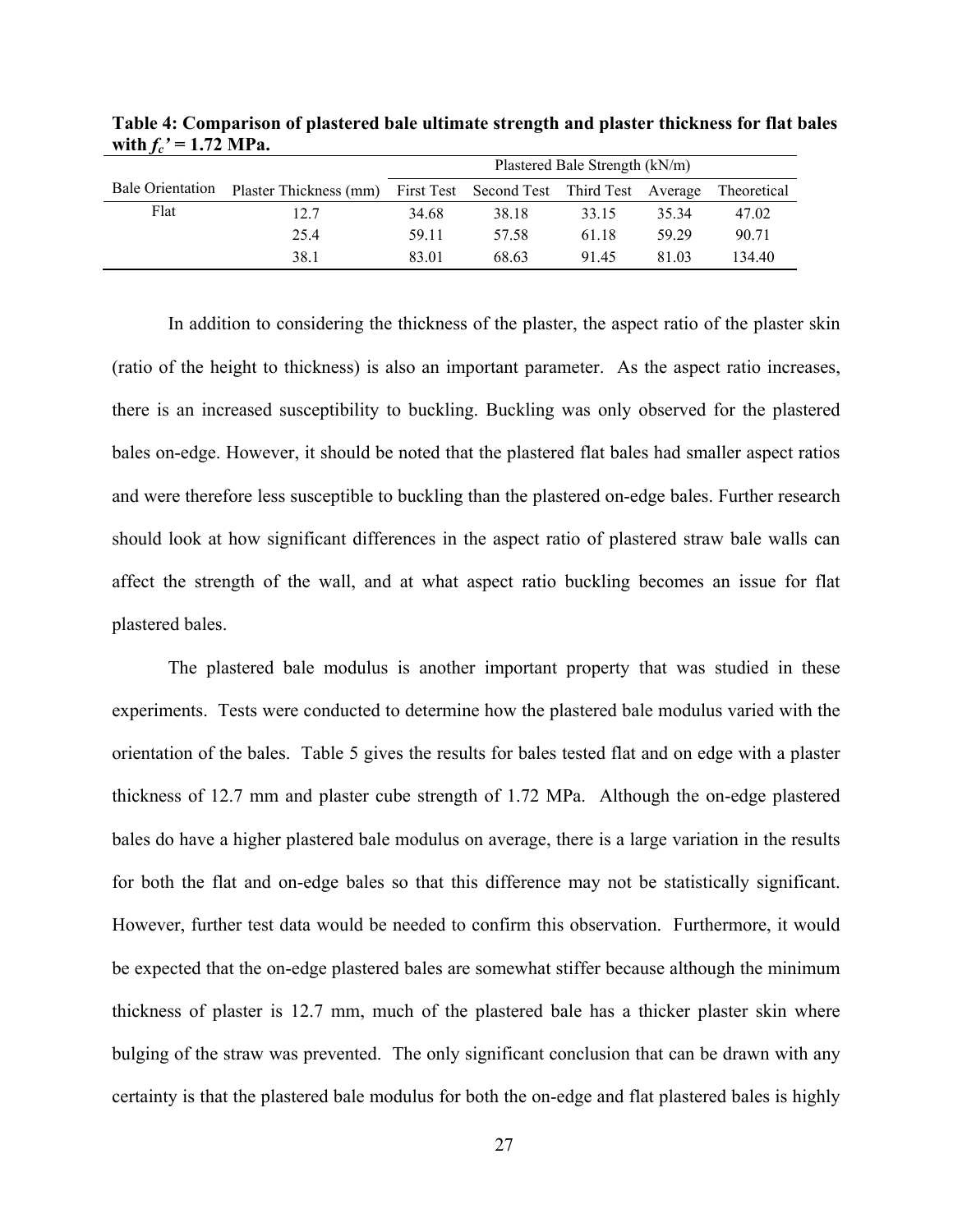variable, and that the plastered bale modulus for both bale orientations is within a similar range.

**Table 5: Comparison of flat and on-edge plastered bale modulus for**  $f_c' = 1.72$  **MPa and**  $t =$ **12.7 mm.** 

|                                                            | Plastered Bale Modulus (MPa) |       |       |       |  |  |
|------------------------------------------------------------|------------------------------|-------|-------|-------|--|--|
| Bale Orientation First Test Second Test Third Test Average |                              |       |       |       |  |  |
| Flat                                                       | 9 15                         | 16.25 | 11.89 | 12.43 |  |  |
| On Edge                                                    | 23.43                        | 19 15 | 12.71 | 18.43 |  |  |

The plastered bale modulus of the plastered straw bales was compared to the strength of the plaster used in numerous experiments to determine if there was a correlation between the two variables. Figure 17 shows the relationship between the strength of the plaster and the plastered bale modulus, for bales tested flat. For this comparison, a plaster thickness of 25.4 mm was used.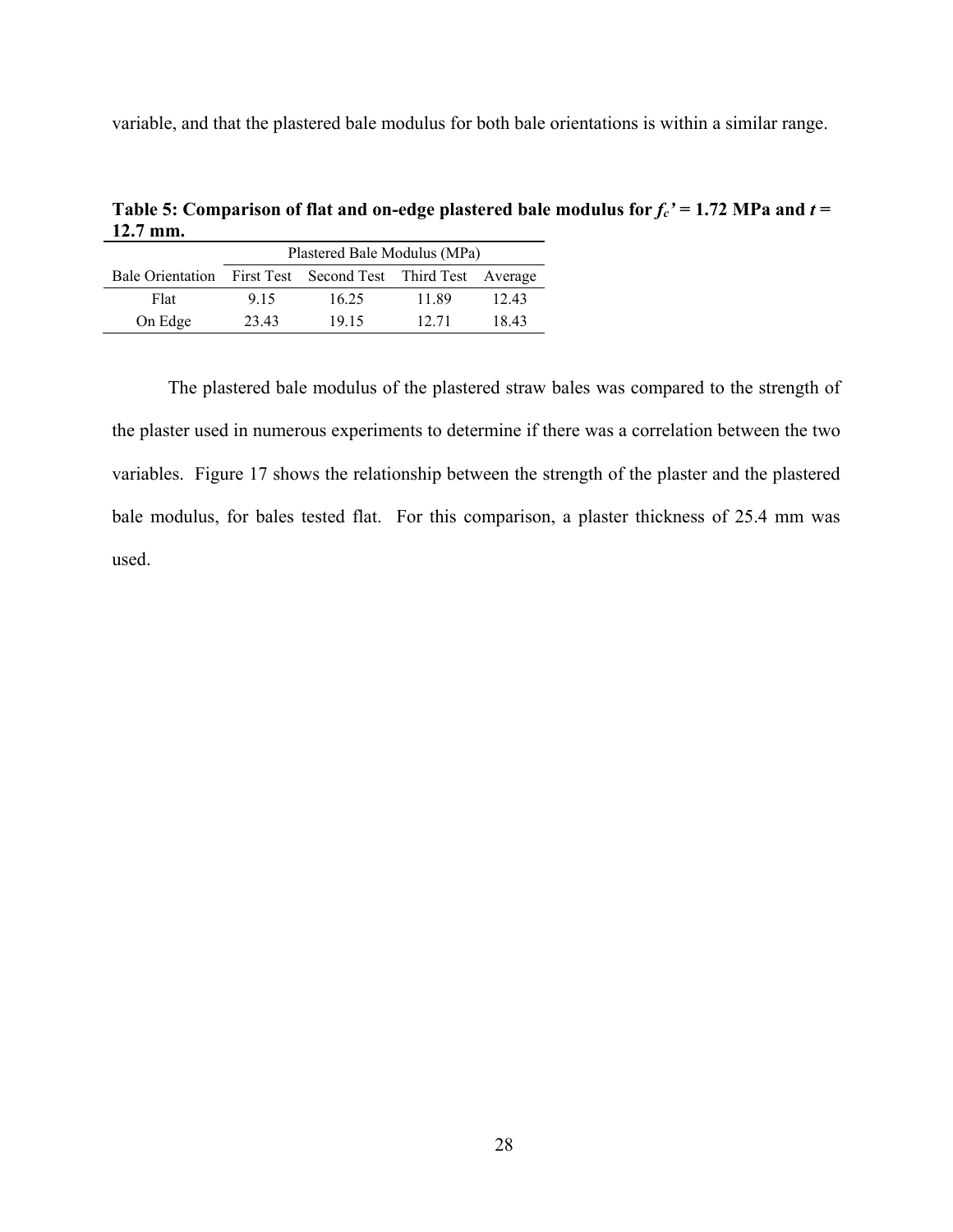

**Figure 17: Plastered bale modulus versus plaster cube strength for flat bales with** *t* **= 25.4 mm.** 

Figure 17 indicates that for a flat bale, the plaster strength does not affect the plastered bale modulus. For all three different plaster strengths, the plastered bale modulus varied between 14 and 27 MPa. The only noticeable trend was the fact that in all cases, the plastered bale modulus values exhibited large scatter.

Similar experiments were conducted to determine how the on-edge plastered bale modulus related to the strength of the plaster used. For these experiments the minimum plaster thickness was kept constant at 12.7 MPa. The relationship between the plastered bale modulus and the plaster strength for a plastered bale tested on edge is given in Figure 18.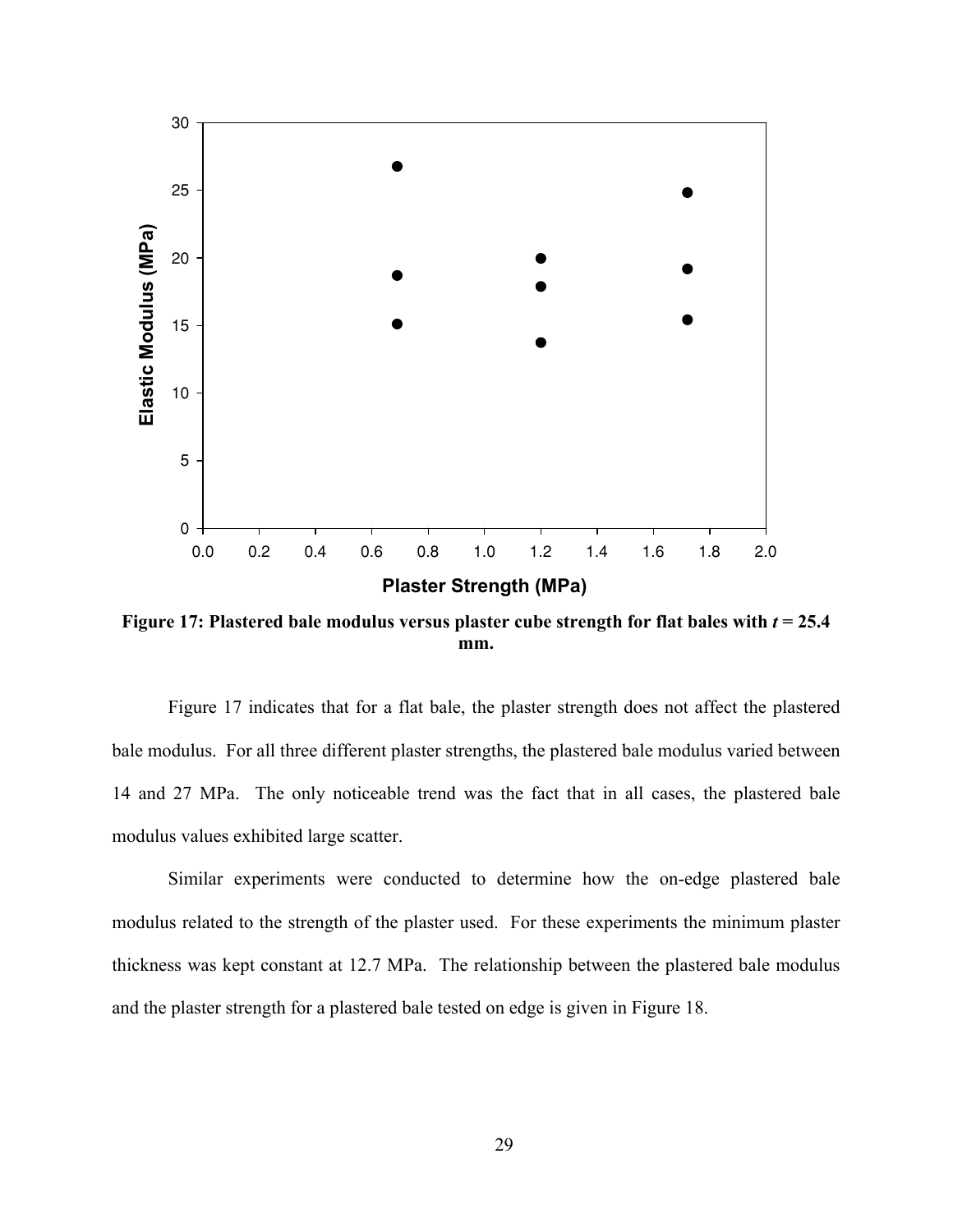

**Figure 18: Plastered bale modulus versus plaster cube strength for on-edge bales with** *t* **= 12.7 mm.** 

Figure 18 indicates little difference in the plastered bale modulus for plaster cube strengths of 0.69 MPa and 1.20 MPa. It appears that there is a higher modulus at a plaster cube strength of 1.72 MPa. However, the results for this cube strength were widely scattered and so it cannot be stated conclusively that plastered bale modulus increases with plaster cube strength for the on-edge plastered bales. Furthermore, the inconsistencies that were evident in the thickness of the plaster for the on-edge bales could have significantly contributed to the large scatter in modulus.

The plastered bale modulus was also compared to the thickness of the plaster skins. As with the comparison between the plaster thickness and plastered bale strength, results are only presented for the plastered bales tested flat. Figure 19 gives the relationship between plaster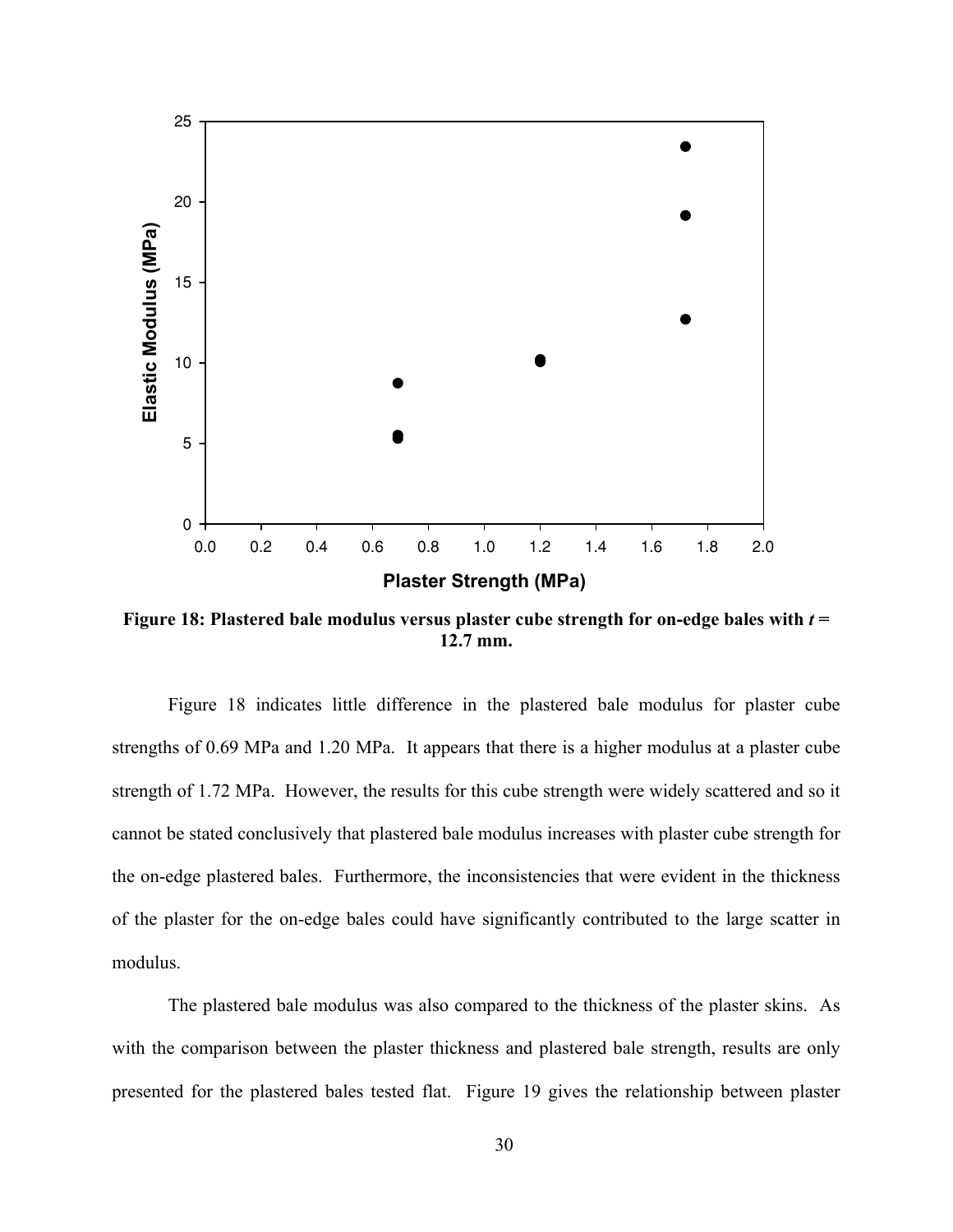thickness and plastered bale modulus for bales tested flat with plaster strength of 1.72 MPa.



**Figure 19: Plastered bale modulus versus plaster thickness for flat bales with**  $f_c' = 1.72$ **MPa.** 

As would be expected, there appears to be a slight increase in the plastered bale modulus as the plaster thickness is increased. However, due to the wide scatter in the results, this cannot be stated conclusively.

# **Discussion**

The experiments presented herein provide valuable insight into the structural behavior of plastered straw bales. The strength of the plastered bales was found to have a range of ultimate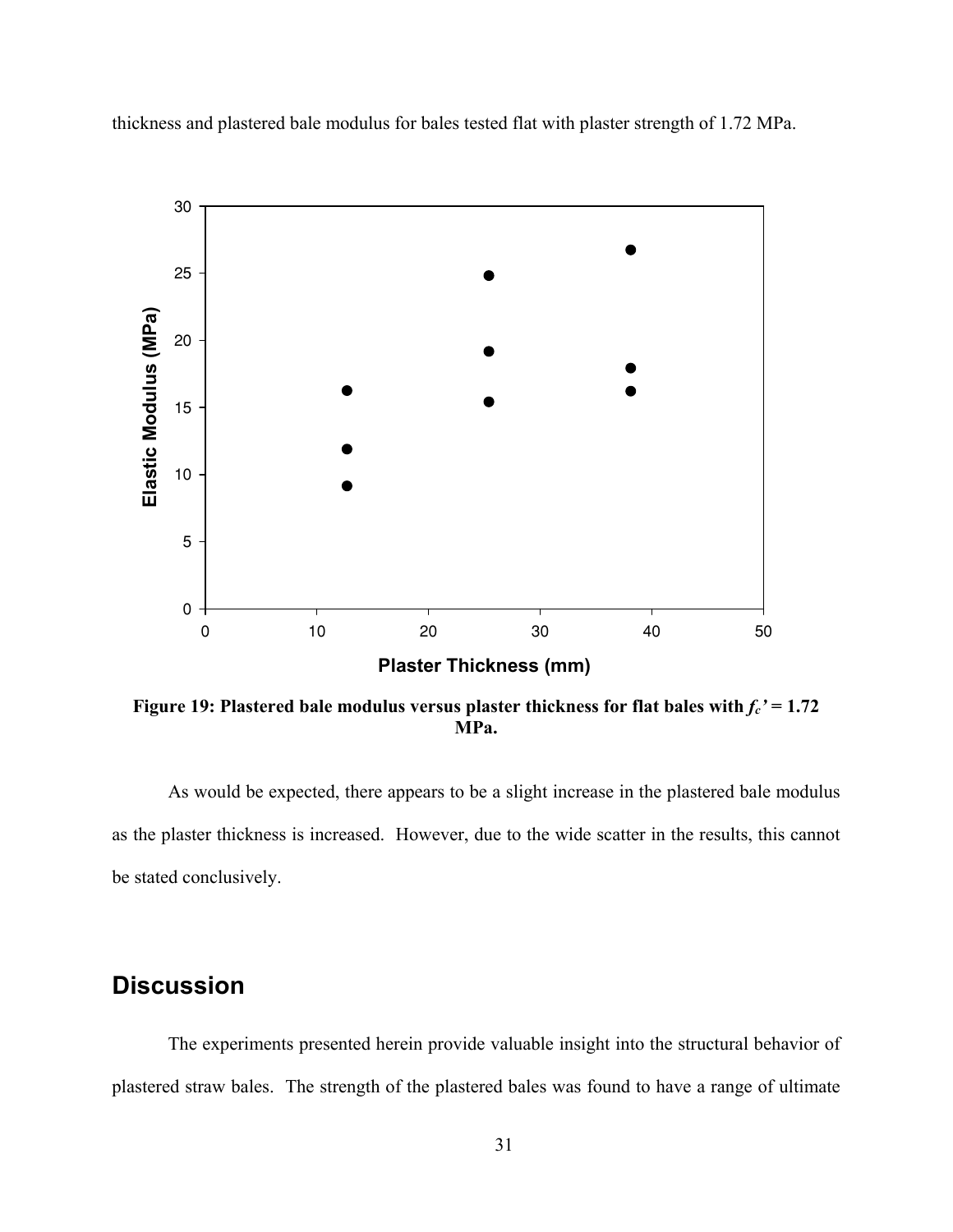strengths between 8 and 90 kN/m, depending on the plaster thickness and strength, and the bale orientation. Figure 20 is a comparison of the results obtained in this study with those available in the literature. Also shown is the range of typical wall strengths for residential construction using conventional 2 x 6 stud-wall construction (Riley and Palleroni 2001). Note that where multiple bars are shown for the same experiments, the experiment was conducted more than once.



**Figure 20: Comparison of experimental results with values in the literature.** 

Figure 20 indicates that the current results fall within a range of strengths comparable to those seen in the literature. An important advance with the current results is that parameters such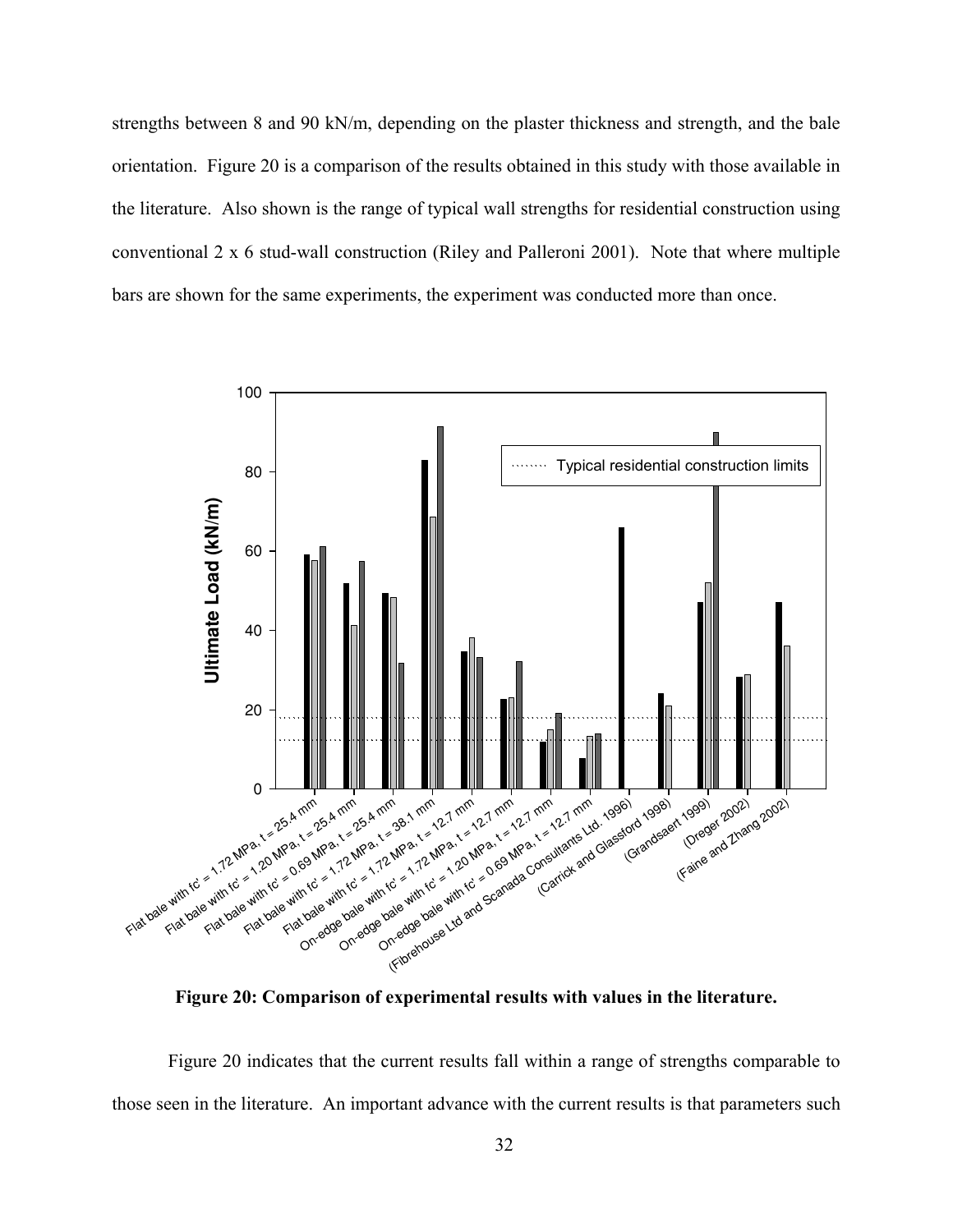as plaster thickness and strength have been clearly identified and their effect on plastered bale strength has been systematically investigated. This is useful from a design perspective, since the optimal combination of parameters for a given design can be identified. In addition, the current results indicate that for the flat bales, the method of preparing the bales was successful in creating specimens that provided consistent results. The results for the flat plastered bales were likely somewhat conservative as it appeared there was possibly premature failure of these bales as a result of boundary effects. The plastered bales prepared on-edge did contain inconsistencies in the plaster thickness, but they were adequate enough to provide some significant results.

The strength values obtained in the current study exceed or fall within the range of strengths for residential construction using conventional materials. Thus, plastered straw bales are a very viable building material for residential construction. Note that the plastered bale that best approximates field practice was plastered flat with 25.4 mm of plaster that had cube strength of 1.72 MPa. These plastered bales were found to have an ultimate strength of around 60 kN/m, which is far superior to the strength of a typical residential wall.

 The lowest strength values were for the plastered bales oriented on edge and with a plaster thickness of 12.7 mm. Note that typical straw bale construction has plaster skins with a thickness of 25.4 mm. Plastered bales on-edge were also tested with a plaster thickness of 25.4 mm, although these bales were damaged by water before testing. These bales achieved an ultimate strength of about 35 kN/m. With this thicker plaster, the strength comfortably exceeds the typical residential construction range of between 12.34 and 18.04 kN/m. Thus, it appears that walls with bales stacked on edge could have sufficient strength for residential construction, provided the plaster thickness is adequate. Further testing of full-scale walls with bales stacked on edge appears warranted.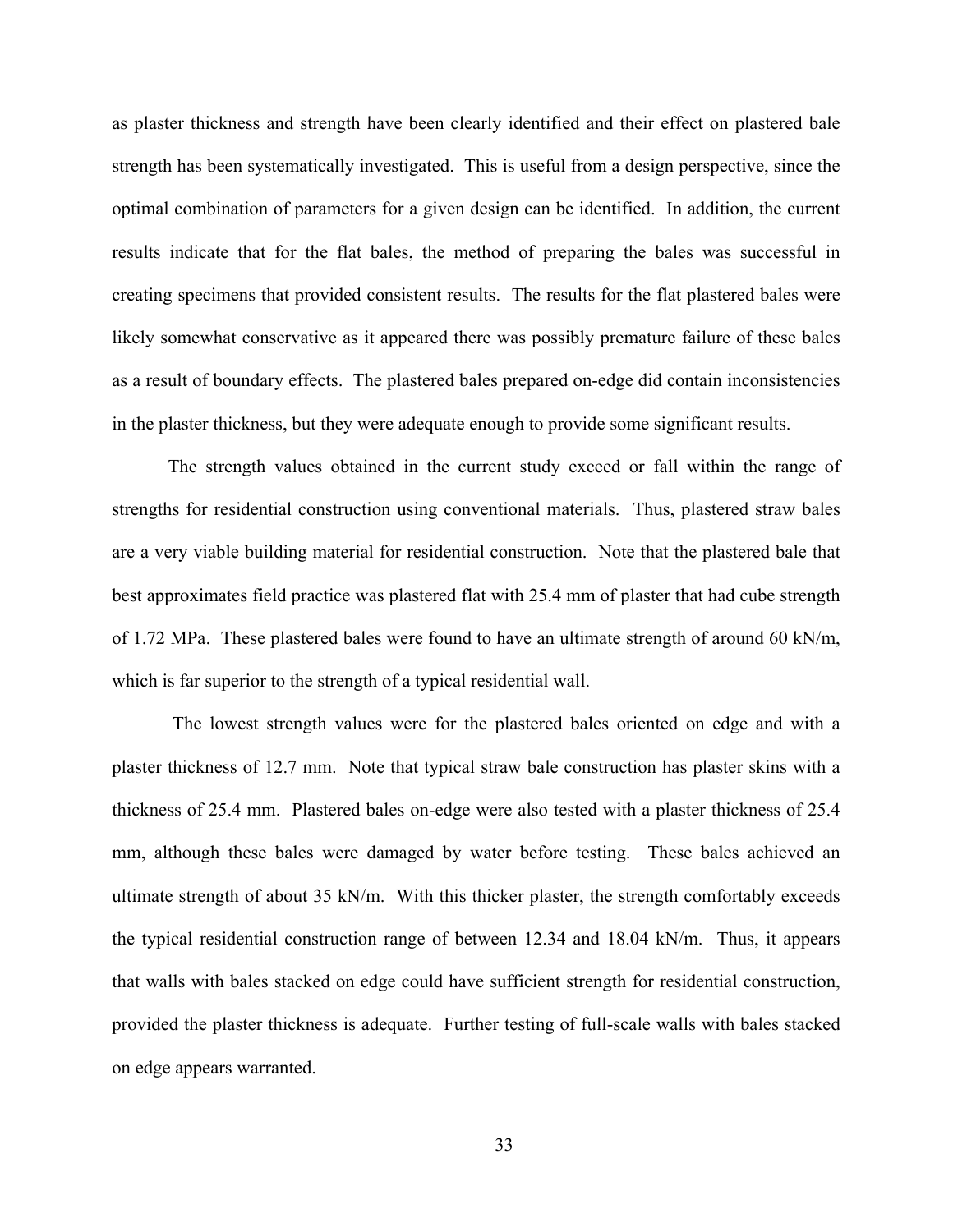These results have a number of implications for straw bale builders. Builders who have considered using the bales on edge to increase the square-footage of the structure and decrease the number of bales should consider strategies to prevent the buckling of the plaster skins noted during the testing. This could be done by improving the bond between the straw and the plaster and by providing an improved horizontal tie between the plaster skins. For all experiments in the current study, there was no wire mesh reinforcement attached to the bales prior to plastering. Often in straw bale construction a wire mesh is affixed to the sides of the wall in order to comply with current building codes (U.S. Department of Energy, 2004). This is done for a number of reasons, one of which is to improve the bond between the straw and the plaster (Magwood and Mack 2000). In addition, if the mesh is tied through the bales, there will be an improvement in the horizontal tie between the plaster skins. If this were done with the bales laid on edge, it may be adequate to prevent the buckling issues noted in the experiments.

Straw bale builders must also take into consideration the thickness and strength of the plaster used for the walls. The results indicate that ensuring an adequate plaster thickness is extremely important. Furthermore, maintaining appropriate mix proportions (including water content) is also important, but not as significant as the plaster thickness. For the plastered bales laid flat, the plaster thickness was found to have the most important impact on the strength as it was found that the percentage increase in plastered bale strength was 65% of the percentage increase in the plaster thickness. In other words, if the plaster thickness is doubled, the plastered bale strength is increased by about 1.65 times. On the other hand, the strength of the plaster was found to not have as significant an impact on the strength of the plastered bale. It was found that the percentage increase in the plastered bale strength was 25% of the percentage increase in the plaster strength for bales tested flat. This indicates that if the plaster strength is doubled, the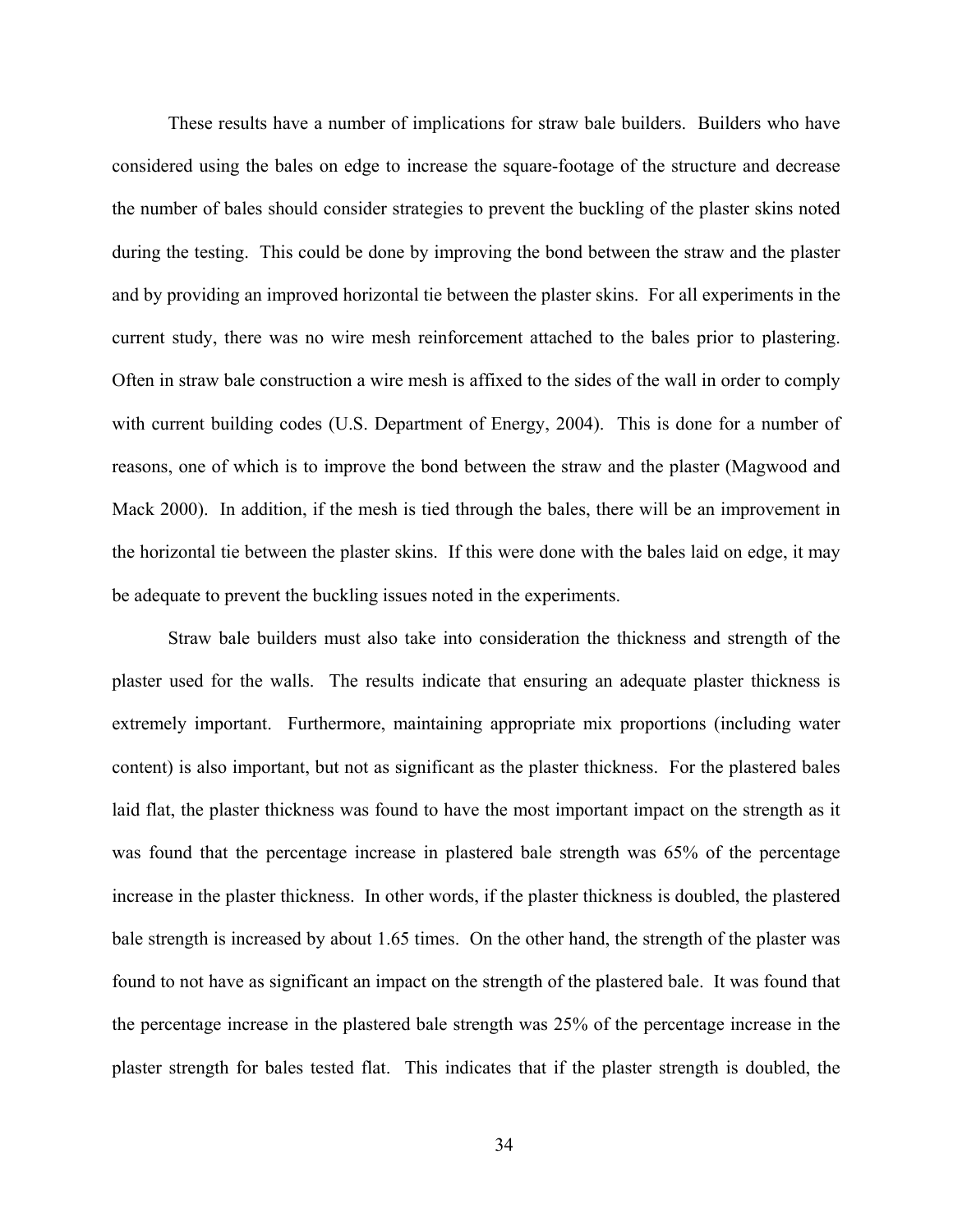plastered bale strength increases by only 1.25 times.

It should be noted that although the results presented in this paper provide valuable information on a number of parameters that can affect the strength of individual plastered straw bales, caution should be exercised when applying the results to full-scale walls, since the effects of buckling and construction imperfections may be magnified. Therefore, these results should be used primarily to indicate trends and as a basis for further research on how these parameters affect full-scale walls.

# **Conclusions**

The results of experiments conducted on individual plastered straw bales highlighted a number of important parameters that affect the structural properties of a plastered straw bale:

1) The strength of a plastered straw bale is highly dependent on the orientation of the bale. The strength of plastered bales orientated flat is 36% greater than those oriented on edge for a plaster thickness of 12.7 mm and plaster cube strength of 1.27 MPa.

2) The mode of failure is an important design consideration for plastered straw bales, as it is for any construction material. The failure mode for the bales plastered on edge was seen to be different than for the bales plastered flat. Buckling was observed as the main failure mechanism for the on-edge plastered bales, while the flat bales appeared to fail by crushing of the plaster. This explains the differences in strengths observed for the two bale orientations.

3) The plaster strength and thickness has a profound effect on the strength of a plastered bale. The plaster thickness was seen to have a greater effect on the plastered bale strength than the cube strength of the plaster. It was found that doubling the plaster thickness increased the average plastered bale strength 65%, while doubling the plaster strength increased the average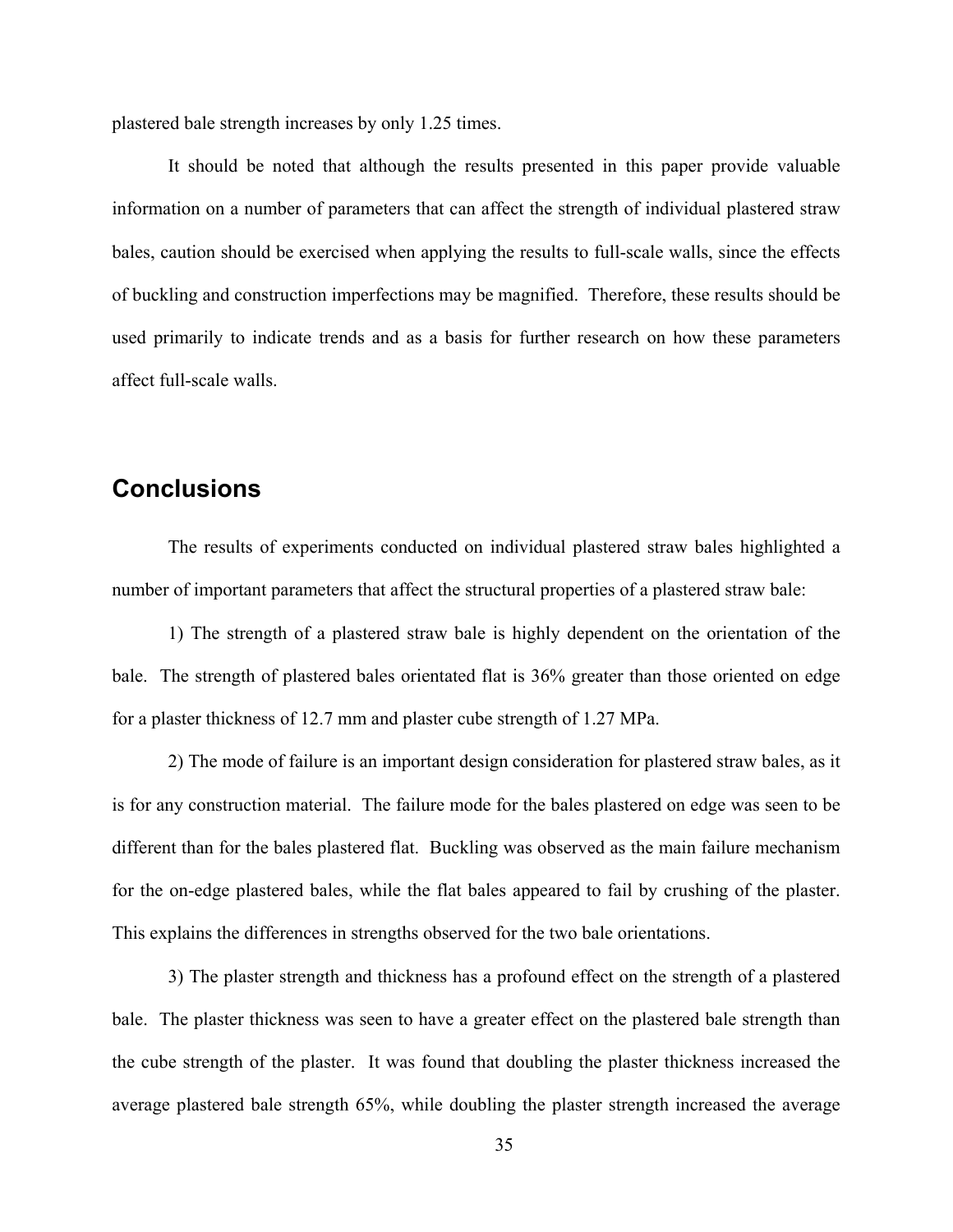plastered bale strength 25%.

4) For nearly all experiments it was found that the plastered straw bales exceeded the strengths found in typical residential construction. The only plastered bales found to fall below the residential construction range were those tested on edge with only 12.7 mm plaster skins.

5) The plastered bale modulus was found to be highly variable, regardless of the test parameters. Values were found to range from 5.69 MPa to 26.76 MPa. Some general trends were noted, but due to the variability of the results, the reliability of these trends is questionable, indicating the need for further testing.

These results will serve to increase the general knowledge of how straw bale walls perform structurally. This in turn will help to increase the credibility of straw bale construction as a mainstream construction technique, and will provide an excellent foundation to future research regarding the structural performance of plastered straw bale walls.

## **References**

Bou-Ali, G. (1993). "Straw Bales and Straw Bale Wall Aystems." M.Sc. Thesis, University of Arizona, Tucson, Arizona, 1993.

Carrick, J., and Glassford, J. (1998). "Preliminary Test Results Straw Bale Walls." *The Building Officials Guide to Straw-bale Construction: Version 2.1,*California Straw Building Association, California

Dreger, D. (2002). "Compression Resistance of a Stuccoed Straw Bale Wall." University of Manitoba, Winnipeg, Manitoba.

Faine, M., and Zhang, J.Q. (2002). "A Pilot Study Examining and Comparing the Load Bearing Capacity and Behaviour of an Earth Rendered Straw Bale Wall to Cement Rendered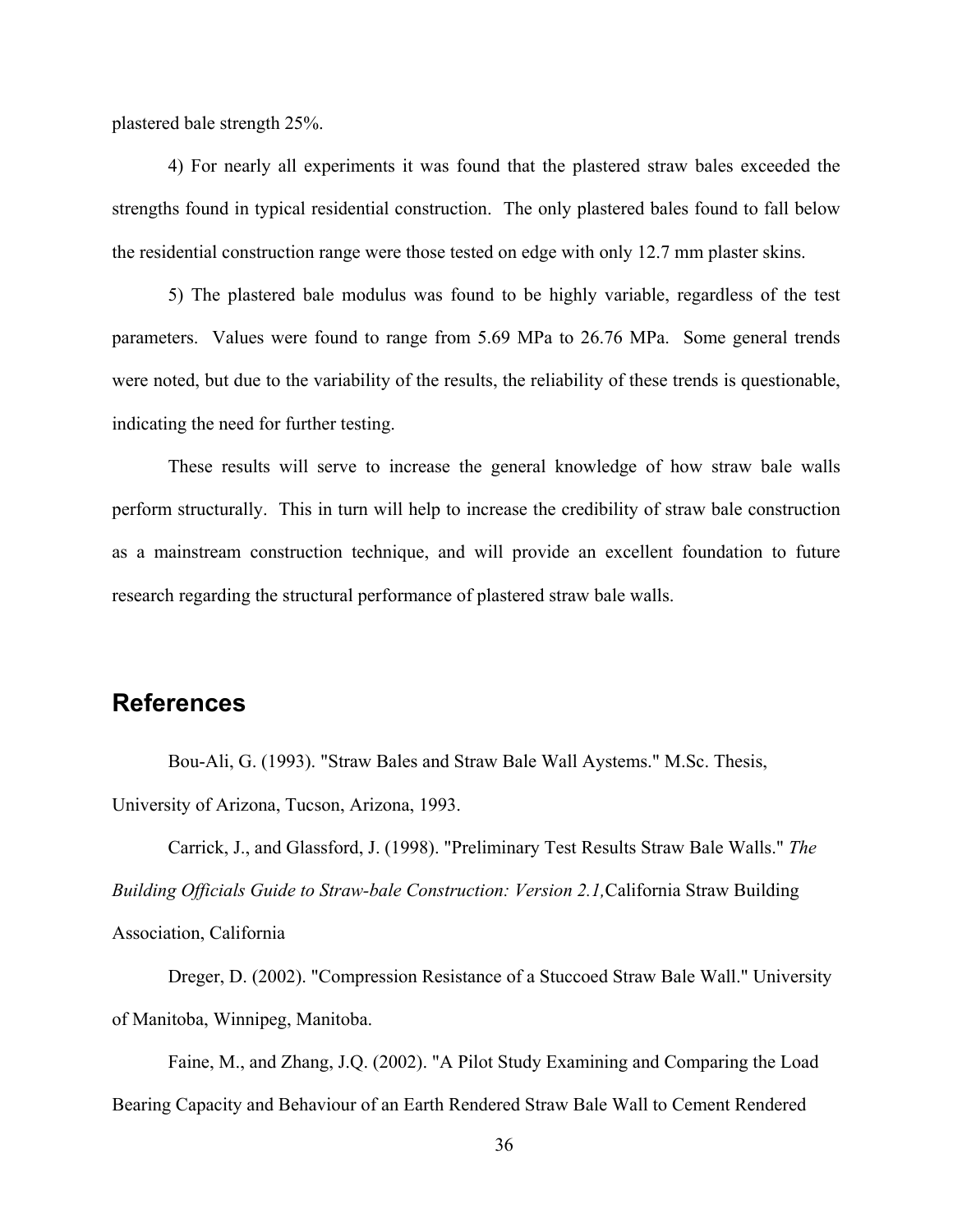Straw Bale Wall", International Straw Bale Building Conference, Wagga Wagga, Australia

Fibrehouse Ltd and Scanada Consultants Ltd. (1996). "Developing and Proof-Testing the 'Prestressed Nebraska' Method for Improved Production of Baled Fibre Housing." Canada Mortgage and Housing Corporation (CMHC), Ottawa, Ontario.

Grandsaert, M. (1999). "A Compression Test of Plastered Straw-Bale Walls." M.S. Thesis, University of Colorado at Boulder, Colorado, 1999

Lerner, K., Theis, B., and Smith, D. (2000). "Straw-Bale." *Alternative Construction: Contemporary Natural Building Materials,* L. Elizabeth, and C. Adams, eds., John Wiley & Sons, Inc., New York, N.Y., 209-234.

Magwood, C., and Mack, P. (2000). *Straw Bale Building: How to plan, design & build with straw.* New Society Publishers, Gabriola Island, B.C.

Magwood, C., and Walker, C. (2001). *Straw Bale Details.* New Society Publishers, Gabriola Island, B.C.

Riley, D., and Palleroni, S. (2001). "Community-Built Housing Solution: A Model Strawbale Home Design." Proceedings of Sustainable Buildings III, Fall BETEC Symposium, Santa Fe, New Mexico, CD-ROM.

U.S. Department of Energy (2004) "City of Tucson and Pima County Arizona Building Code Appendix Chapter 72 Straw-Bale Structures"

http://www.sustainable.doe.gov/codes/azstraw.shtml.

Vardy, S., Tipping, T., and MacDougall, C. (2005) "Compressive testing and analysis of a typical straw wall plaster." in *Proceedings of Engineering Sustainability 2005 Conference*, Pittsburgh, U.S.A.

Watts, K., Wilkie, K., Thompson, K., and Corson, J. (1995). "Thermal and Mechanical